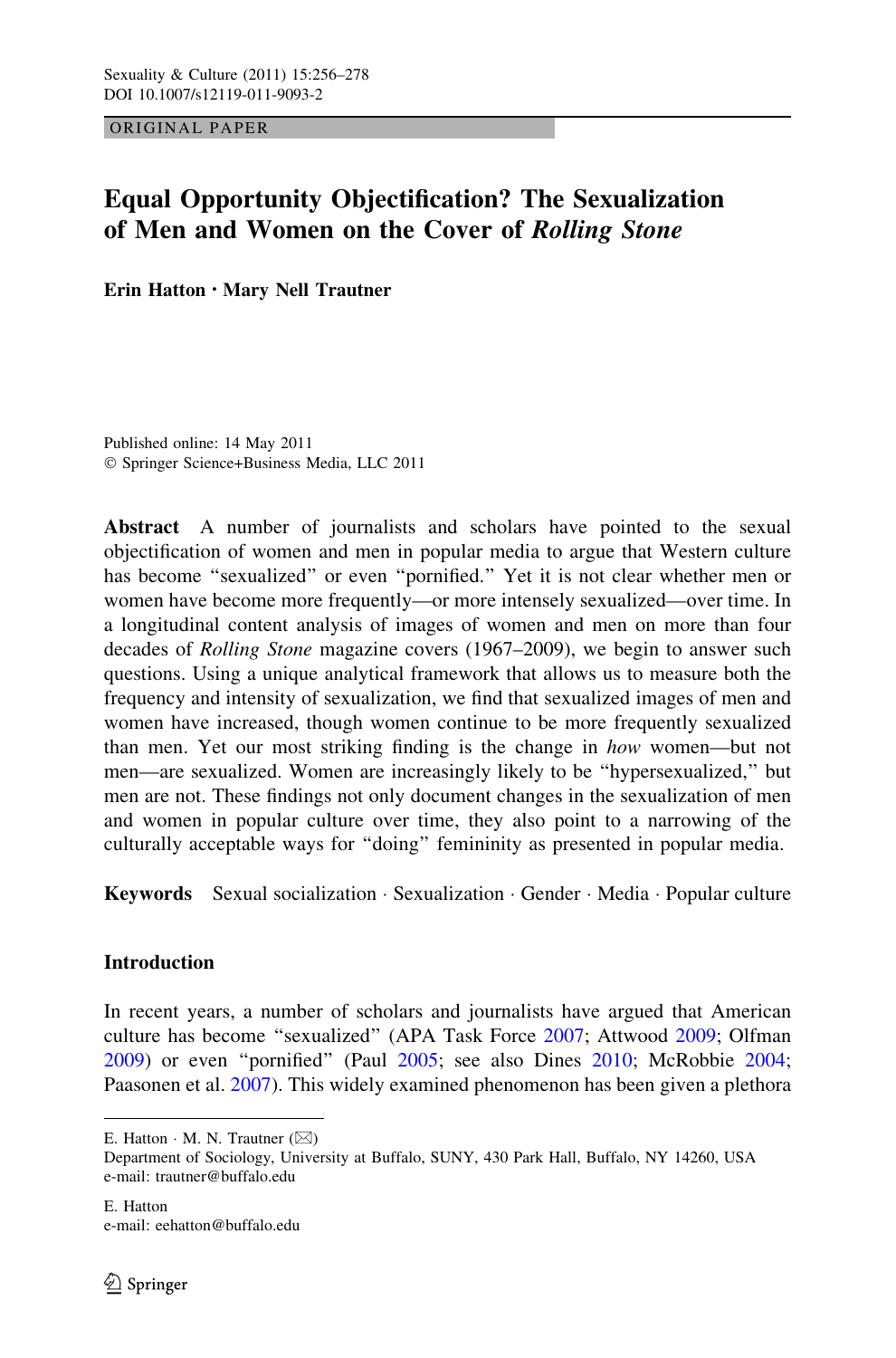of names, including ''the rise of raunch culture'' (Levy [2005](#page-20-0)), ''striptease culture'' (McNair [2002\)](#page-20-0), ''porno chic'' (McRobbie [2004](#page-20-0); Rush and La Nauze [2006](#page-21-0)), ''rape culture'' (Ezzell [2009](#page-19-0)), the ''mainstreaming of prostitution'' (Farley [2009\)](#page-19-0), and the ''amazing expanding pornosphere'' (McNair [2002](#page-20-0)). ''Increasingly all representa-tions of women," Gill [\(2007](#page-19-0):81) argues, "are being refracted through sexually objectifying imagery'' (emphasis in original). It is not only women who are sexualized in the popular media, scholars argue; men are sexualized as well (Bordo [1999;](#page-19-0) Pope et al. [2000;](#page-21-0) Rohlinger [2002](#page-21-0)). ''The erotic male,'' Rohlinger [\(2002](#page-21-0):70) contends, "is increasingly becoming the depiction that dominates mainstream conceptions of masculinity'' (emphasis in original).

Researchers find evidence for the increased sexualization of women and men in a spate of cultural artifacts, including the mainstream popularity of adult film actress Jenna Jameson and her memoir, How to Make Love Like a Porn Star (e.g., Dines [2010;](#page-19-0) Levy [2005](#page-20-0); Paul [2005\)](#page-21-0); the ''skyrocketing'' number of undressed men in advertisements (Pope et al. [2000](#page-21-0):56); the prevalence of pole-dancing exercise classes for women (e.g., Farley [2009](#page-19-0); Levy [2005\)](#page-20-0); the ''blatant sexual fetishization—even idolatry—of the male organ'' in TV and movies (Bordo [1999:](#page-19-0)30); and the success of ''Girls Gone Wild,'' the ''reality'' television program and Website that feature young women being urged to take off their clothes by off-screen cameramen in exchange for a T-shirt with the show's logo (e.g., Dines [2010](#page-19-0); Farley [2009;](#page-19-0) Levy [2005;](#page-20-0) Paul [2005](#page-21-0)).

Yet analyzing only sexualized cultural artifacts—and there are certainly many to choose from—does not provide conclusive evidence that American culture has become ''pornified.'' Indeed, it is easy to dismiss such charges unless we know whether sexualized representations of women and men have become more common or more intensely sexualized—over time. Moreover, although the existence of sexualized images of men might suggest that, today, the popular media is something of an ''equal opportunity objectifier'' as some observers suggest (e.g., Frette [2009;](#page-19-0) Taylor and Sharkey [2003](#page-21-0)), the simple presence of images of sexualized men does not signal equality in media representations of women and men.

In a longitudinal content analysis of more than four decades of Rolling Stone magazine covers (1967–2009), we begin to answer such questions. Using a unique analytical framework that allows us to measure both the frequency and intensity of sexualization, we find that representations of women and men have indeed become more sexualized over time, though women continue to be more frequently sexualized than men. Yet our most striking finding is the change in *how* women—but not men are sexualized. Women are increasingly likely to be ''hypersexualized,'' while men are not. In our analysis, hypersexualization is the combination of a multitude of sexualized attributes—body position, extent of nudity, textual cues, and more—the cumulative effect of which is to narrow the possible interpretations of the image to just, as de Beauvoir [\(1949](#page-19-0)) wrote, ''the sex.'' Our findings thus not only document changes in the sexualization of men and women in popular culture over time, they also point to a narrowing of the culturally acceptable ways for ''doing'' femininity (West and Fenstermaker [1995;](#page-22-0) West and Zimmerman [1987](#page-22-0)) as presented in popular media.

These findings are important because research has shown that sexualized images may legitimize or exacerbate violence against women and girls, sexual harassment,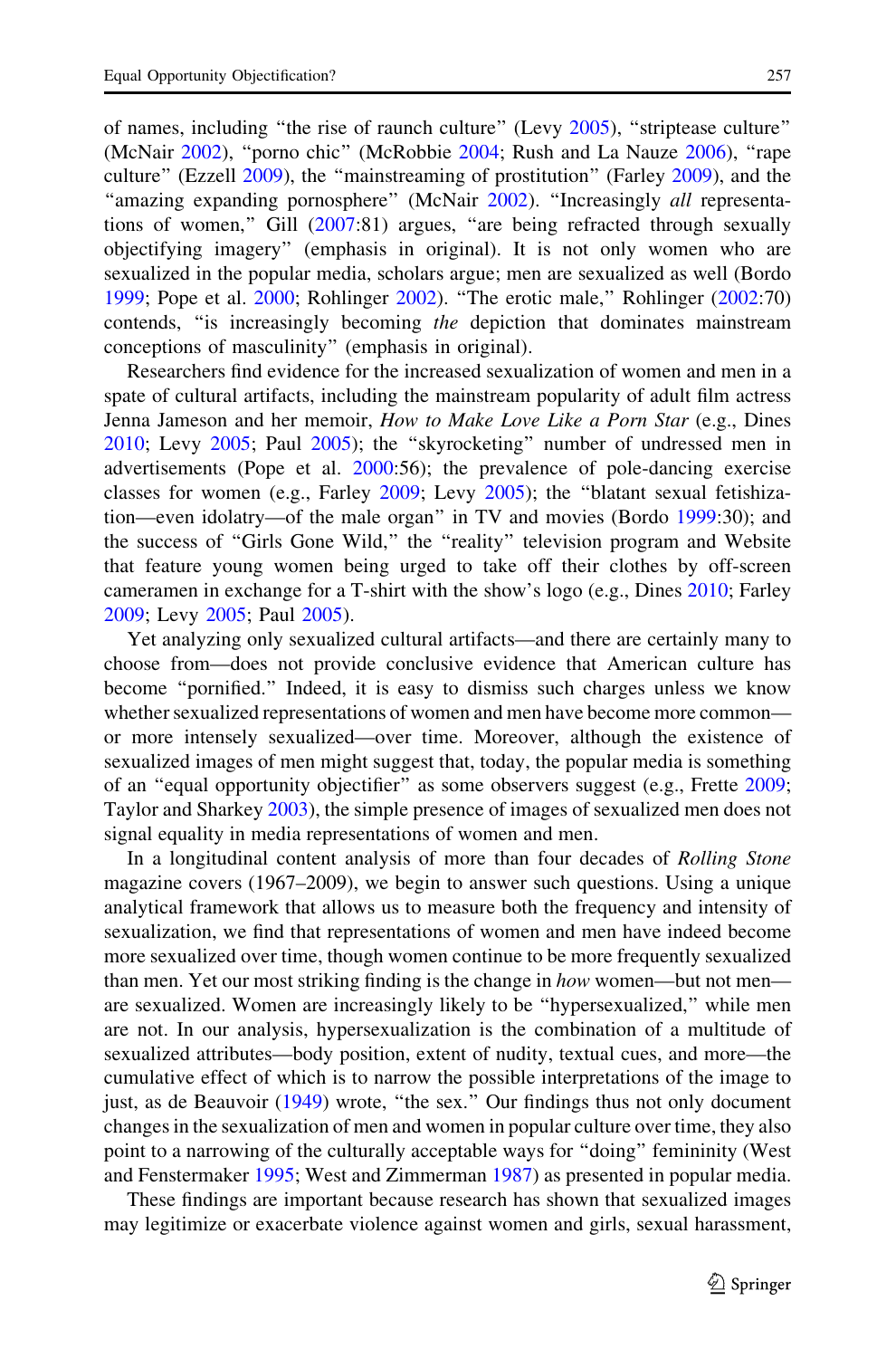and anti-women attitudes among men (Farley [2009](#page-19-0); Kalof [1999](#page-20-0); Lanis and Covell [1995;](#page-20-0) Machia and Lamb [2009;](#page-20-0) MacKay and Covell [1997](#page-20-0); Malamuth and Check [1981;](#page-20-0) Malamuth et al. [2000;](#page-20-0) Milburn et al. [2000](#page-20-0); Ohbuchi et al. [1994;](#page-21-0) Ward [2002;](#page-21-0) Ward et al. [2005](#page-21-0)), increase rates of body dissatisfaction and/or eating disorders among men, women, and girls (Abramson and Valene [1991](#page-19-0); Aubrey and Taylor [2009;](#page-19-0) Aubrey et al. [2009;](#page-19-0) Groesz et al. [2002](#page-19-0); Hargreaves and Tiggemann [2004;](#page-20-0) Harrison [2000;](#page-20-0) Hofschire and Greenberg [2001;](#page-20-0) Holmstrom [2004](#page-20-0); Lucas et al. [1991;](#page-20-0) Pope et al. [2000](#page-21-0); Stice et al. [1994;](#page-21-0) Tiggeman and Slater [2001](#page-21-0); Turner et al. [1997\)](#page-21-0), increase teen sexual activity (Brown et al. [2005;](#page-19-0) Brown et al. [2006;](#page-19-0) Pardun et al. [2005;](#page-21-0) Villani [2001\)](#page-21-0), and decrease women and men's sexual satisfaction (American Psychological Association [2007;](#page-19-0) Roberts and Gettman [2004;](#page-21-0) Weaver et al. [1984;](#page-22-0) Zillmann and Bryant [1988](#page-22-0)).

Before turning to our findings, we consider research on the sexualization of women and men within the broader literature on gender and the media. We then discuss our data and methods, outlining our analytical framework that measures both the incidence and extent of sexualization. We conclude with a discussion of the implications of our findings.

#### Sexualization, Gender, and the Media

In Gender Advertisements, Erving Goffman [\(1979](#page-19-0)) sought to uncover the covert ways that popular media constructs masculinity and femininity. In a detailed analysis of more than 500 advertisements, Goffman contrasted women's lowered heads with men's straight-on gazes, men's strong grasps versus women's light touches, women's over-the-top emotional displays with men's reserved semblances, and more. The relationship between men and women, Goffman argued, was portrayed as a parent–child relationship, one characterized by male power and female subordination.

Missing from Goffman's analysis, however, was an examination of the sexualization of women (and men) in these images. Yet this was likely a conscious strategy on Goffman's part. As Vivian Gornick explained in the book's introduction, he eschewed images of ''clutched detergents and half-naked bodies'' in order to reveal the ''unnatural in the natural'' (vii-ix). And there may have been good reason for this. At the time, the sexual objectification of women in the popular media was already the subject of intense political debate. It had become the central target of many ''second wave'' feminists, who had launched campaigns to cover such advertisements with graffiti and stickers that read ''this ad exploits women'' (Bradley [2004](#page-19-0); Castro [1990](#page-19-0)). Perhaps Goffman did not examine the sexualization of women because it was already considered passé, something that would soon be remedied by feminists' efforts. Or perhaps he avoided it because it was too obvious—such flagrant objectification did not require a high-powered sociological lens.

Many contemporary studies of gender and sexualization in popular culture take as their starting point Goffman's analysis in Gender Advertisements (e.g., Binns [2006;](#page-19-0) Johnson [2007;](#page-20-0) Kang [1997](#page-20-0); Krassas et al. [2001](#page-20-0), [2003;](#page-20-0) Lindner [2004;](#page-20-0)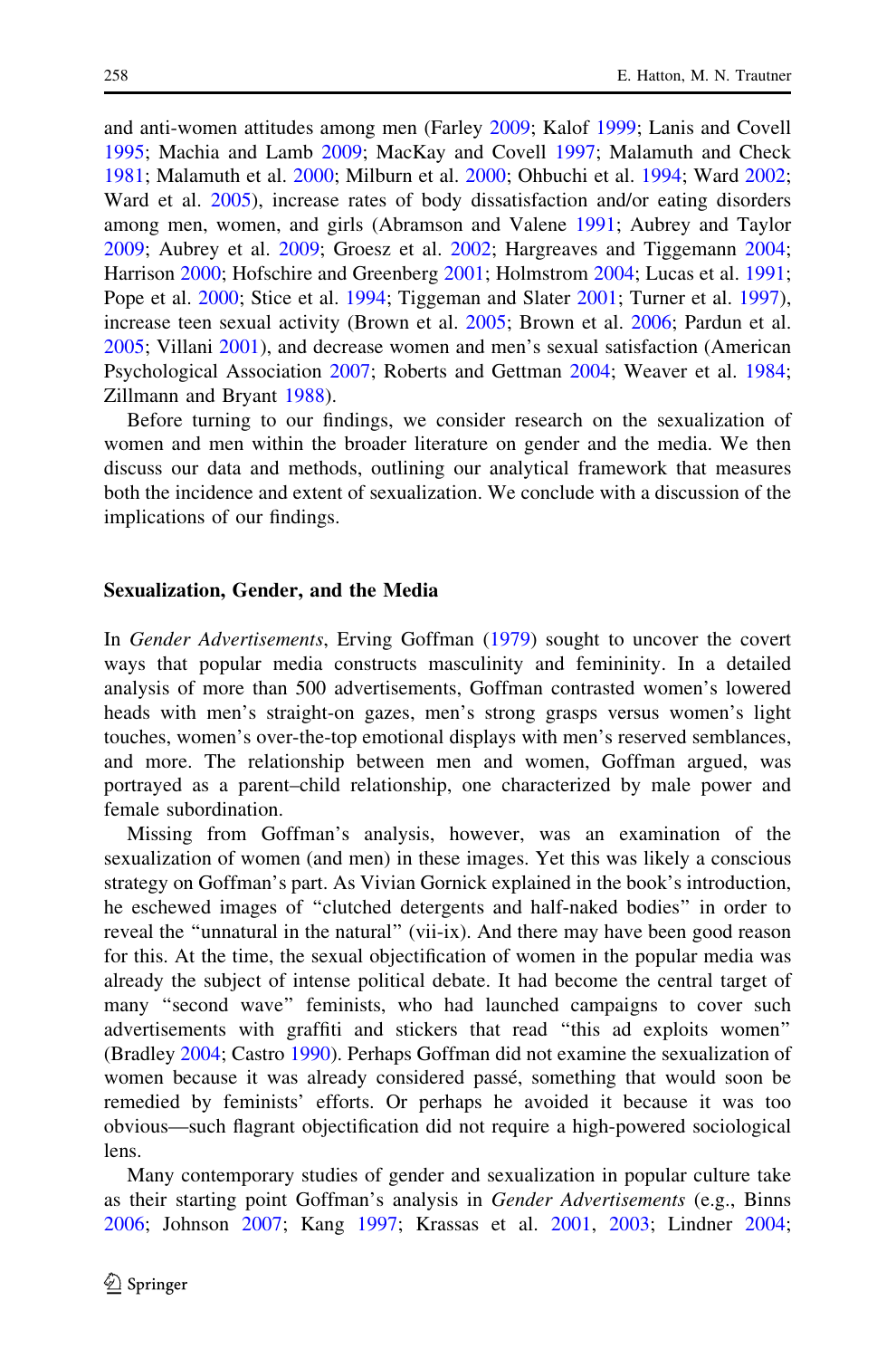Rohlinger [2002](#page-21-0); Umiker-Sebeok [1996\)](#page-21-0). This is somewhat perplexing given that Goffman specifically excluded questions related to sexualization and objectification in his study. But these researchers have attempted to redress this mismatch by adding variables intended to capture sexualization. For example, in an examination of advertisements in women's magazines in 1979 and 1991, Kang [\(1997](#page-20-0)) added two new variables to Goffman's coding categories: body display (degree of nudity) and independence (self-assertiveness). Using this expanded empirical framework, Kang finds that while some aspects of gender stereotyping—such as men shown as taller than women—had virtually disappeared by 1991, body displays of women had increased. Interpreting this combination of increases and decreases in gender stereotyping as a kind of balancing scale, Kang concludes that little changed in advertisements' portrayal of women over the 11-year time span. ''Twelve years after the Goffman study,'' Kang writes, ''magazine advertisements are still showing the same stereotyped images of women'' (988–989). But a closer look at Kang's data, in fact, reveals substantial changes: nude or partially nude images of women increased nearly 30% from 1979 to 1991.

Lindner ([2004\)](#page-20-0) further developed Kang's analytical framework in a study of women in advertisements in *Time* and *Vogue* from 1955 to 2002. In addition to Goffman's and Kang's coding schemes, Lindner used three other variables: movement (the ability to move fast and far), location (domestic versus public), and objectification (whether the major function of the model is to ''be looked at''). Using these measures, Lindner finds that both magazines rely on gender stereotypes but in different ways, particularly in terms of sexualization. "Stereotyping in Time occurs without the use of sexualized images of women," Lindner concludes, "whereas in Vogue, these sexualized images are the primary way of portraying women in positions of inferiority and low social power'' (419–420). Although her data reveal a clear difference between the two magazines, they do not indicate any change in the sexualization of women over time. In Lindner's analysis, neither body display nor objectification changed noticeably from 1955 to 2002.

Krassas et al. ([2003\)](#page-20-0) also built on Goffman's framework in a study of sexualized representations of women and men in two men's magazines, *Maxim* and *Stuff*, in 2001. In addition to Goffman's categories, the authors added measures of nudity (breast/chest and buttock exposure) and objectification (some concealment of face combined with some level of body exposure). Using these variables, the authors find that—in 2001 at least—women were much more likely than men to have exposed breasts and buttocks, and were three times more likely to be sexually objectified.

These studies have made important steps in empirically examining sexualized representations of women and men in popular media. But they tell only part of the story. For example, Krassas et al. [\(2003](#page-20-0)) analyze images of both men and women, but only at a single point in time. Kang ([1997\)](#page-20-0) and Lindner [\(2004](#page-20-0)) examine change over time, but look only at images of women. This raises the question of whether men too have been increasingly sexualized in popular culture, as some have suggested (e.g., Bordo [1999](#page-19-0); Pope et al. [2000](#page-21-0); Rohlinger [2002;](#page-21-0) Thompson [2000\)](#page-21-0). Additionally, Kang ([1997\)](#page-20-0) and Lindner [\(2004](#page-20-0)) datasets may not be sufficient to adequately measure change over time. Kang's analysis is based on only 2 years of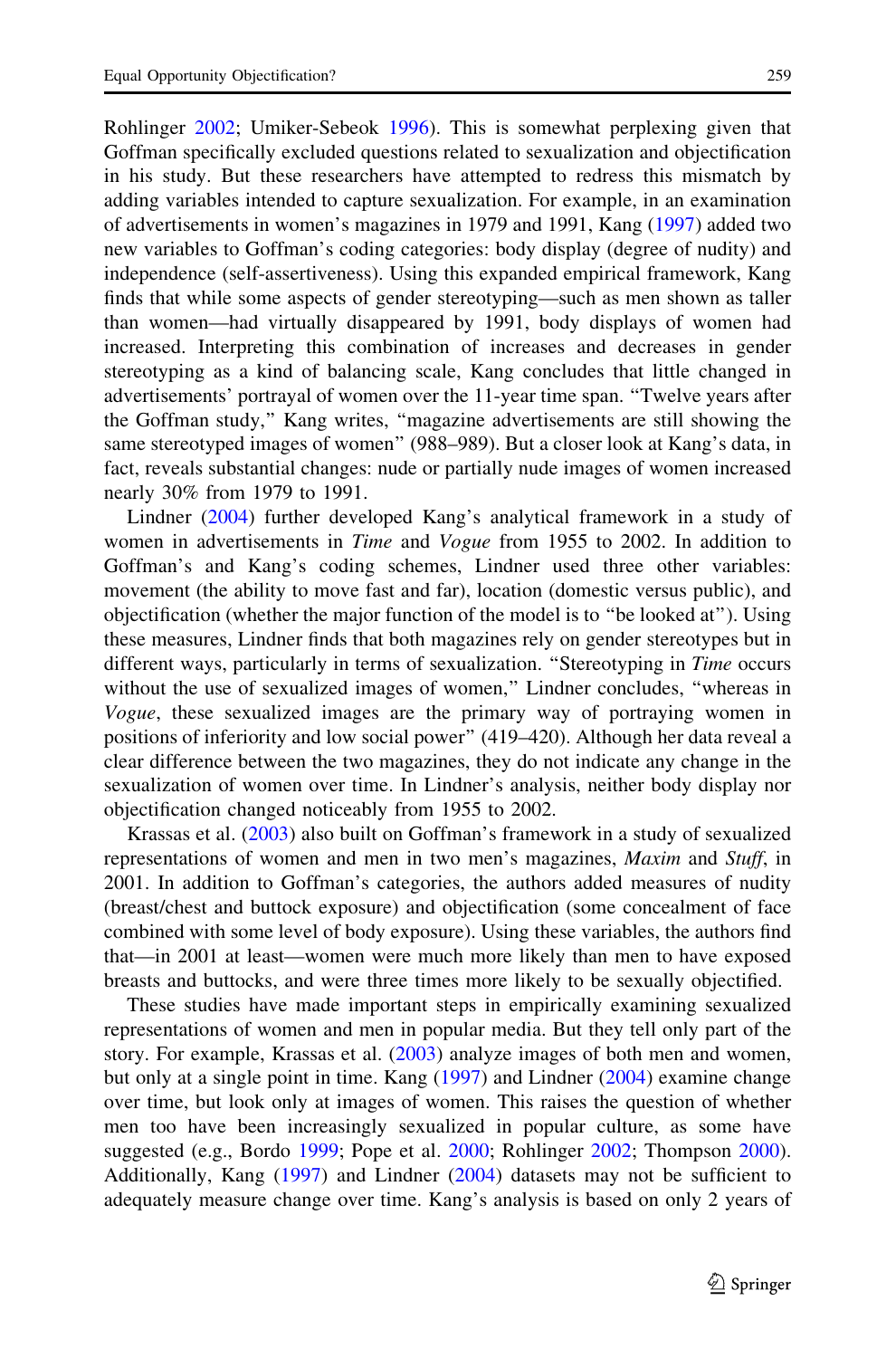data (1979 and 1991), and Lindner's analysis is based on just twelve issues of each magazine across five decades.

Furthermore, although each of the studies described uses additional variables in order to measure sexualization, in our assessment they do not yet capture the full range of sexualized attributes. They do not include variables for genital accentuation (but see Krassas et al. [2001\)](#page-20-0), open mouths and/or tongue exposure, sex acts or simulations (but see Reichert and Carpenter [2004](#page-21-0); Reichert et al. [1999;](#page-21-0) Soley and Kurzbard [1986](#page-21-0)), and sexual referents in the textual description of the images (but see Johnson [2007](#page-20-0); Soley and Kurzbard [1986\)](#page-21-0). And, perhaps more importantly, all studies of sexualization measure only the presence or absence of aspects of sexualization in isolation. As a consequence, while they document the incidence of sexualized attributes, they do not measure whether the image as a whole—the woman rather than just her breasts—has become more frequently or more intensely sexualized over time. In the following section, we outline our empirical framework that builds on these studies to provide a more comprehensive measure of sexualization.

### Data and Methods

We examine the covers of *Rolling Stone* for two key reasons. First and foremost, Rolling Stone is a well-known popular culture magazine in the U.S. Although in the early years the magazine focused almost exclusively music and music culture, by the 1970s its covers regularly featured an array of pop culture icons not limited to the music world. Today the magazine is well known for its coverage of politics, film, television, current events and, of course, popular music. Its covers generally feature a wide range of celebrities, including comedians, actors, musicians, models, politicians, record producers, military analysts, civil rights activists, journalists, film directors, athletes, and more. As a result, representations of men and women on the cover of Rolling Stone resemble popular cultural images broadly, particularly more so than lifestyle magazines which are often explicitly about sex, relationships, or sexuality. Our second reason for choosing *Rolling Stone* is its longevity. Launched in 1967, Rolling Stone has published more than one thousand covers across its lifespan. This extensive dataset offers an ideal window into changes in the sexualization of women and men in popular culture over time.

#### Dataset

There are 1,046 covers of *Rolling Stone*, starting with its first issue in November of 1967 through the end of 2009 (including those issues that featured multiple covers). We downloaded all covers from the *Rolling Stone* website in January 2010. We then cross-checked the cover images and their dates with two books that chronicled the history of *Rolling Stone* (Gatten [1993;](#page-19-0) Rolling Stone [2006\)](#page-21-0), as well as with another website which had compiled all of its covers (Kabouter [2010](#page-20-0)).

Of the full set of 1,046 covers, we excluded 115 from our analysis for a number of reasons: they did not portray people (e.g., just text or cartoon characters), they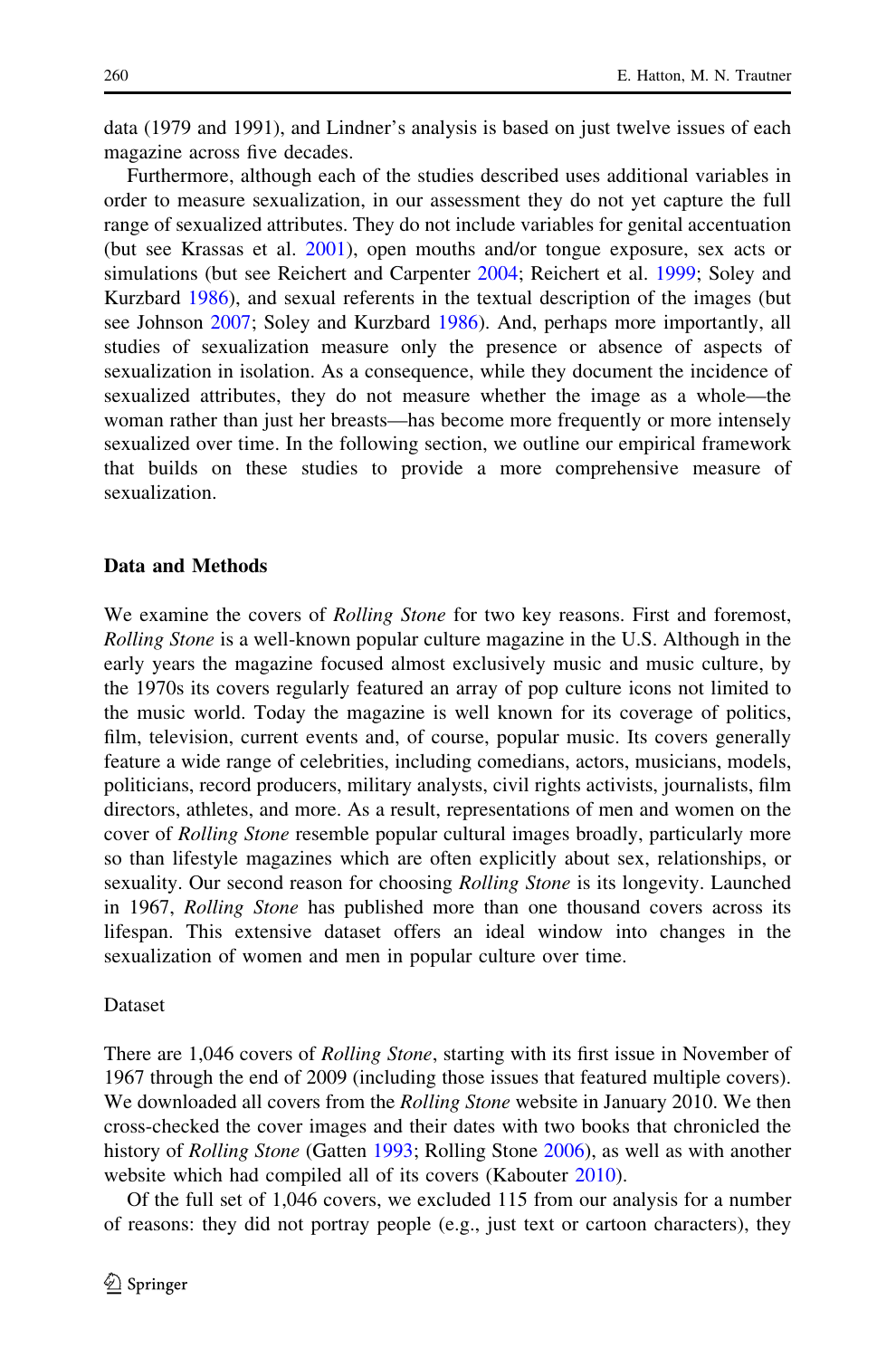showed crowds with no discernable image to code, or they featured collages of covers that had previously been published. Of the remaining 931 covers, 651 featured only men and 205 featured only women (either alone or in groups). In those covers that showed groups of either men or women, we coded the central figure in the image (usually this was literally the person at the center of the image, but at times it was the dominant person in terms of his/her size or action). Another 75 covers featured women and men together. In those cases, the central man and woman were each coded separately. We thus analyzed a total of 1,006 cover images (726 images of men and 280 images of women) across 42 years of Rolling Stone magazine.

### Coding Scheme

We conceptualize representations of women and men as falling along a continuum of sexualization: images may be not at all sexualized, slightly sexualized, clearly sexualized, or highly sexualized. To capture these differences, we developed a 23-point additive scale consisting of 11 separate variables, the sum of which indicates the degree to which an image is sexualized. We briefly describe each of the variables below, and Table [1](#page-6-0) shows the frequency distribution for each.

#### Clothing/Nudity (0–5 points)

A number of studies have found style of clothing and extent of nudity to be important markers of sexualization (e.g., Johnson [2007](#page-20-0); Kang [1997](#page-20-0); Krassas et al. [2003;](#page-20-0) Lambiase and Reichert [2006;](#page-20-0) Nitz et al. [2007;](#page-20-0) Paek and Nelson [2007;](#page-21-0) Reichert [2003](#page-21-0); Reichert and Carpenter [2004](#page-21-0); Reichert et al. [1999;](#page-21-0) Soley and Kurzbard [1986](#page-21-0); Soley and Reid [1988\)](#page-21-0). We developed a six-point scale for this variable, ranging from unrevealing clothing (0 points) to completely naked (5 points). Those images that featured models wearing slightly revealing clothing, such as women wearing shirts with modestly low necklines or exposed arms and shoulders, scored a "1" on this measure. Images that scored a "2" in this category featured models wearing clothing that was somewhat revealing; this included exposed midriffs on both women and men. Images that scored a "3" featured models wearing highly revealing and/or skin-tight clothing. Images that scored ''4'' in this category featured models wearing swimsuits and lingerie, that is, apparel that is not generally considered "clothing" at all. Images that scored a "5" in this category featured models wearing nothing at all (or only minimal clothing, such as socks and shoes but nothing else).

## Touch (0–3 points)

A number of researchers have examined the use of ''touch'' to suggest sexualization in media images (e.g., Reichert and Carpenter [2004;](#page-21-0) Reichert et al. [1999;](#page-21-0) Soley and Kurzbard [1986\)](#page-21-0). We analyzed the nature of "touch" for each cover image on a 0–3 scale. Our measure included all forms of touch, including self-touch, touching others, and being touched. Cover models who were neither touching nor being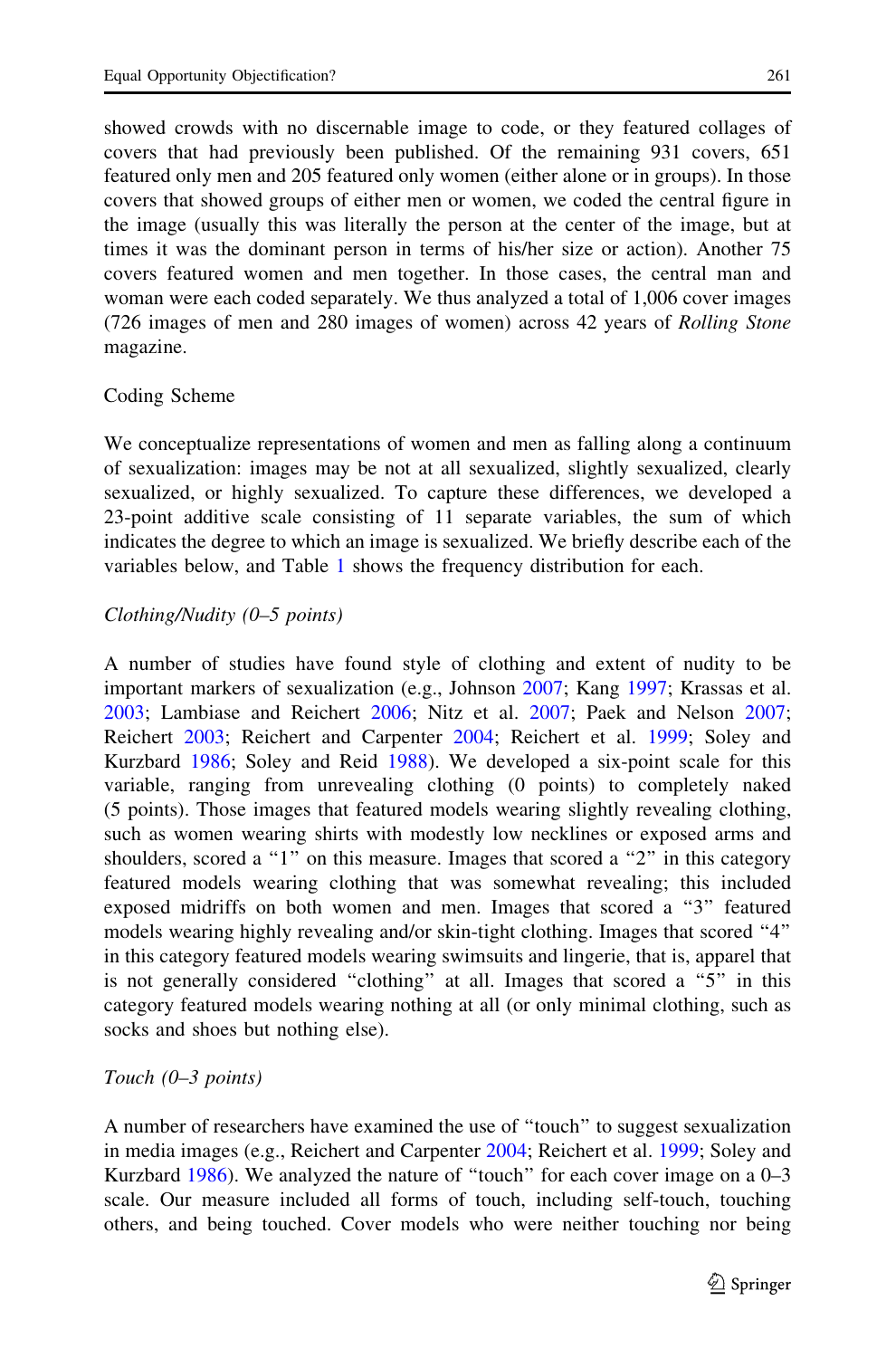<span id="page-6-0"></span>

|                    |                                 | Coded as "0"                                                 |                                  | Coded as "1"    |                | Coded as "2"               |
|--------------------|---------------------------------|--------------------------------------------------------------|----------------------------------|-----------------|----------------|----------------------------|
|                    | $\vert$ $\geq$                  | ≽                                                            | Σ                                | ≽               | Σ              | ≽                          |
| Clothing/nudity    | $=$ 554 (77%)<br>n              | $n=78~(28\%)$                                                | $n = 70(10%)$                    | $n = 44 (16\%)$ | $= 56 (8\%)$   | $n = 20 (7%)$              |
| Touch              | $= 496(69%$<br>n                | $= 141(50\%)$<br>$\blacksquare$                              | $= 206 (28%)$                    | $n = 93(33%)$   | $= 20 (3%)$    | $n = 39(14\%)$             |
| Pose               | $= 659(91\%)$<br>$\mathbf{r}$   | $n = 149$ (53%)                                              | $n = 50 (7%)$                    | $n = 99$ (35%)  | $n = 15 (2\%)$ | $n = 34(12\%)$             |
| Mouth              | $= 595 (82%)$<br>$\mathbf{a}$   | $= 154 (55%)$<br>$\blacksquare$                              | $n = 116 (16\%)$                 | $n = 105$ (37%) | $= 13 (2\%)$   | $=23(8\%)$<br>$\mathbf{u}$ |
| <b>Breasts</b>     | $= 653 (90\%)$<br>$\mathbf{r}$  | $= 154 (55%)$<br>$\blacksquare$                              | $n = 54 (7%)$                    | $n=59$ $(21\%)$ | $n = 17 (2\%)$ | $n = 69 (24\%)$            |
| Genitals           | $= 666 (92%)$<br>$\blacksquare$ | 213 (76%)<br>$\mathbf{I}$<br>$\mathbf{r}$                    | $= 48 (7\%)$<br>$\blacksquare$   | $n = 42$ (15%)  | $= 10(1\%)$    | $= 27 (10\%)$              |
| <b>Buttocks</b>    | $= 718(99%)$<br>$\blacksquare$  | 254 (90%)<br>$\label{eq:1} \ \hspace{1mm}$<br>$\blacksquare$ | $= 3 (-1\%)$<br>$\mathbf{r}$     | $n = 16(6%)$    | $n = 3$ (< 1%) | $n = 12(4%)$               |
| Text               | $= 652 (90\%)$<br>$\mathbf{a}$  | 177 (63%)<br>$\mathbf{a}$                                    | $= 52 (7%)$<br>$\blacksquare$    | $n = 79 (28%)$  | $= 20 (3\%)$   | $n = 26 (9\%)$             |
| Head vs. body shot | $= 258 (36%)$<br>n              | $= 40(14%$<br>$\blacksquare$                                 | $= 466 (64\%)$<br>$\blacksquare$ | $n = 242(86%)$  |                |                            |
| Sex acts           | $= 720(99%)$<br>$\mathbf{r}$    | $= 277 (98%)$<br>$\mathbf{I}$                                | $= 4(1%)$<br>$\blacksquare$      | $n = 5 (2%)$    |                |                            |
| Sexual role play   | $= 719$ (99%)<br>$\mathbf{a}$   | 259 (92%)<br>$\parallel$<br>$\mathbf{a}$                     | $= 5(1%)$<br>$\mathbf{u}$        | $n = 23(8%)$    |                |                            |
|                    |                                 | Coded as "3"                                                 |                                  | "Coded as "4"   |                | Coded as "5                |
|                    | ≍                               | ≽                                                            | Σ                                | ≽               | Σ              | ≽                          |
| Clothing/nudity    | $n = 30(4%)$                    | $=$ 38 (13%)                                                 | $= 7(1\%)$                       | $=76~(27\%)$    | $= 7(1%)$      | $= 26 (9\%)$               |
| Touch              | $n = 2 (= 1\%)$                 | $= 9(3%)$<br>$\mathbf{a}$                                    |                                  |                 |                |                            |
| $_{\mathrm{Pose}}$ |                                 |                                                              |                                  |                 |                |                            |
| Mouth              |                                 |                                                              |                                  |                 |                |                            |
| <b>Breasts</b>     |                                 |                                                              |                                  |                 |                |                            |
| Genitals           |                                 |                                                              |                                  |                 |                |                            |
| <b>Buttocks</b>    |                                 |                                                              |                                  |                 |                |                            |
| Text               |                                 |                                                              |                                  |                 |                |                            |
| Head vs. body shot |                                 |                                                              |                                  |                 |                |                            |
| Sex acts           |                                 |                                                              |                                  |                 |                |                            |
| Sexual role play   |                                 |                                                              |                                  |                 |                |                            |

**Table 1** Frequency distribution of coding categories for men  $(M)$  and women  $(W)$ Table 1 Frequency distribution of coding categories for men (M) and women (W)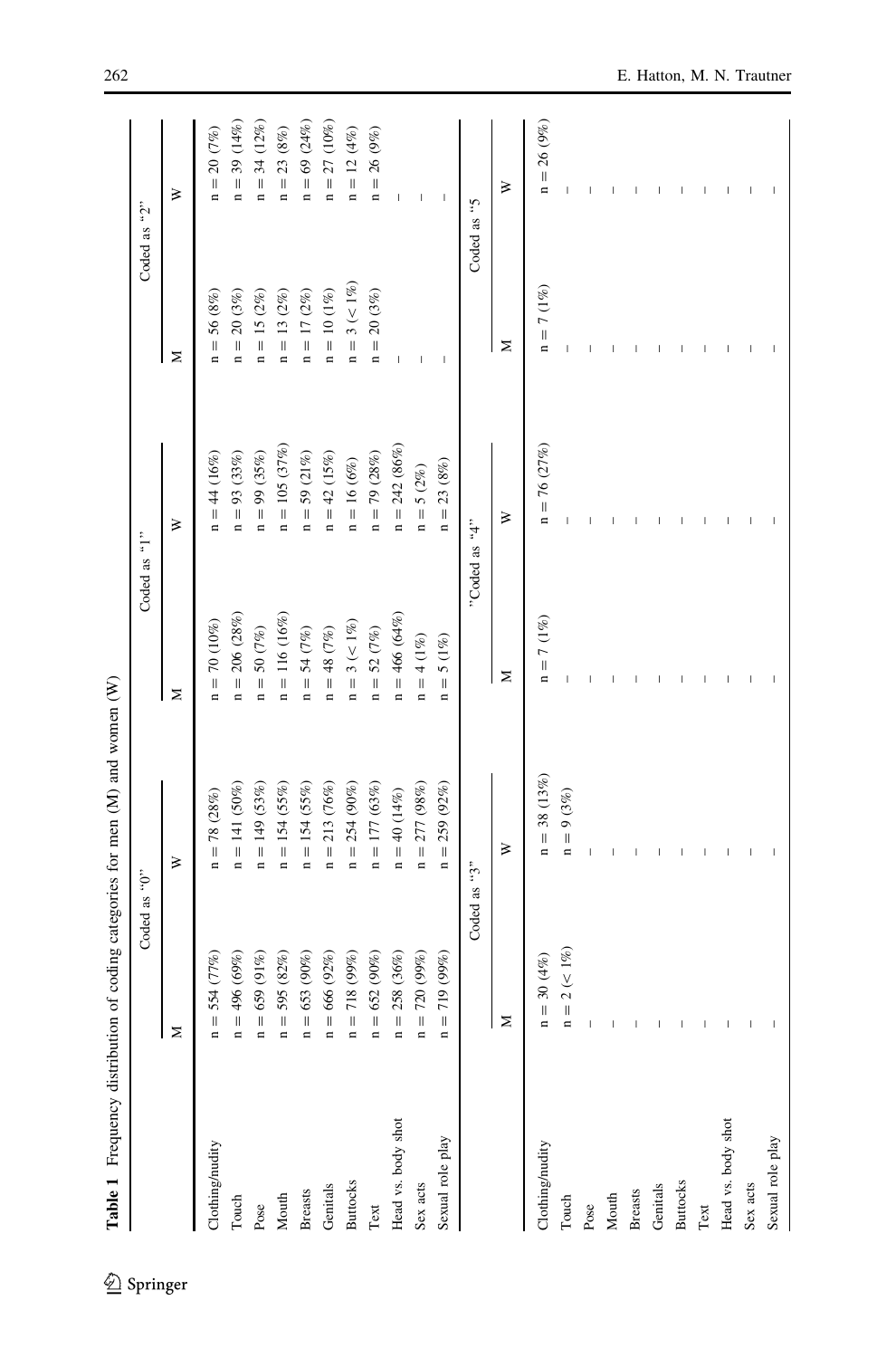touched scored ''0'' on this measure. ''Casual touching,'' for example, a model clasping his hands together or resting her arm on someone else's shoulder, scored a ''1.'' Those images that scored a ''2'' exhibited some kind of provocative touching. These included, for example, Cameron Diaz lifting her shirt and resting her hand on her bare stomach just under her breast (August 22, 1996). The highest score in this category—3 points—was given to those covers that featured explicitly sexual touching (by oneself or someone else). These included, for example, David Spade pinching a woman's nipple (September 16, 1999) and Janet Jackson's breasts being cupped by disembodied male hands (September 16, 1993).

## Pose (0–2 points)

Extending Goffman's ([1979](#page-19-0)) analysis of body posture to studies of sexualization, researchers have analyzed an image's pose as a key element of its sexualization (e.g., Johnson [2007](#page-20-0); Krassas et al. [2003;](#page-20-0) Lambiase and Reichert [2006\)](#page-20-0). We created three codes to capture sexualized body postures. Images in which the cover model was not posed in any way related to sexual activity—standing upright, for example —scored "0" in this category. Images scored "1" for a variety of poses that were suggestive or inviting of sexual activity, including lifting one's arms overhead and any kind of leaning or sitting. Images that scored a "2" on this measure were overtly posed for sexual activity; this included lying down or, for women, sitting with their legs spread wide open.

## Mouth (0–2 points)

Goffman [\(1979](#page-19-0)) found that women were often shown in advertisements to be covering their mouths or sucking on their finger as part of what he called ''licensed withdrawal''—a lack of presence and, therefore, power. Although a number of studies have analyzed images in terms of their licensed withdrawal (e.g., Binns [2006;](#page-19-0) Kang [1997](#page-20-0); Lindner [2004](#page-20-0)), we are not aware of any study that has examined a model's mouth as an element of his or her sexualization. In our study of Rolling Stone covers, however, we found mouths to be an important characteristic of sexualization and we developed three scores to measure it. The lowest score (0 points) was for mouths that did not suggest any kind of sexual activity, including closed lips, broad toothy smiles, and active singing, talking, or yelling. One point was given to mouths that were somewhat suggestive of sex; this included images in which the model's lips were parted slightly but not smiling. Images that scored a "2" featured models whose mouths were explicitly suggestive of sexual activity: This included models whose mouths were wide open but passive (not actively singing or yelling but, perhaps, posed for penetration), whose tongue was showing, or who had something (such as a finger) in his or her mouth.

## Breasts/Chest; Genitals; Buttocks (0–2 points each)

A small number of studies have examined whether a focal point of the image is the model's breasts/chest, genitals, and/or buttocks (e.g., Krassas et al. [2001,](#page-20-0) [2003;](#page-20-0)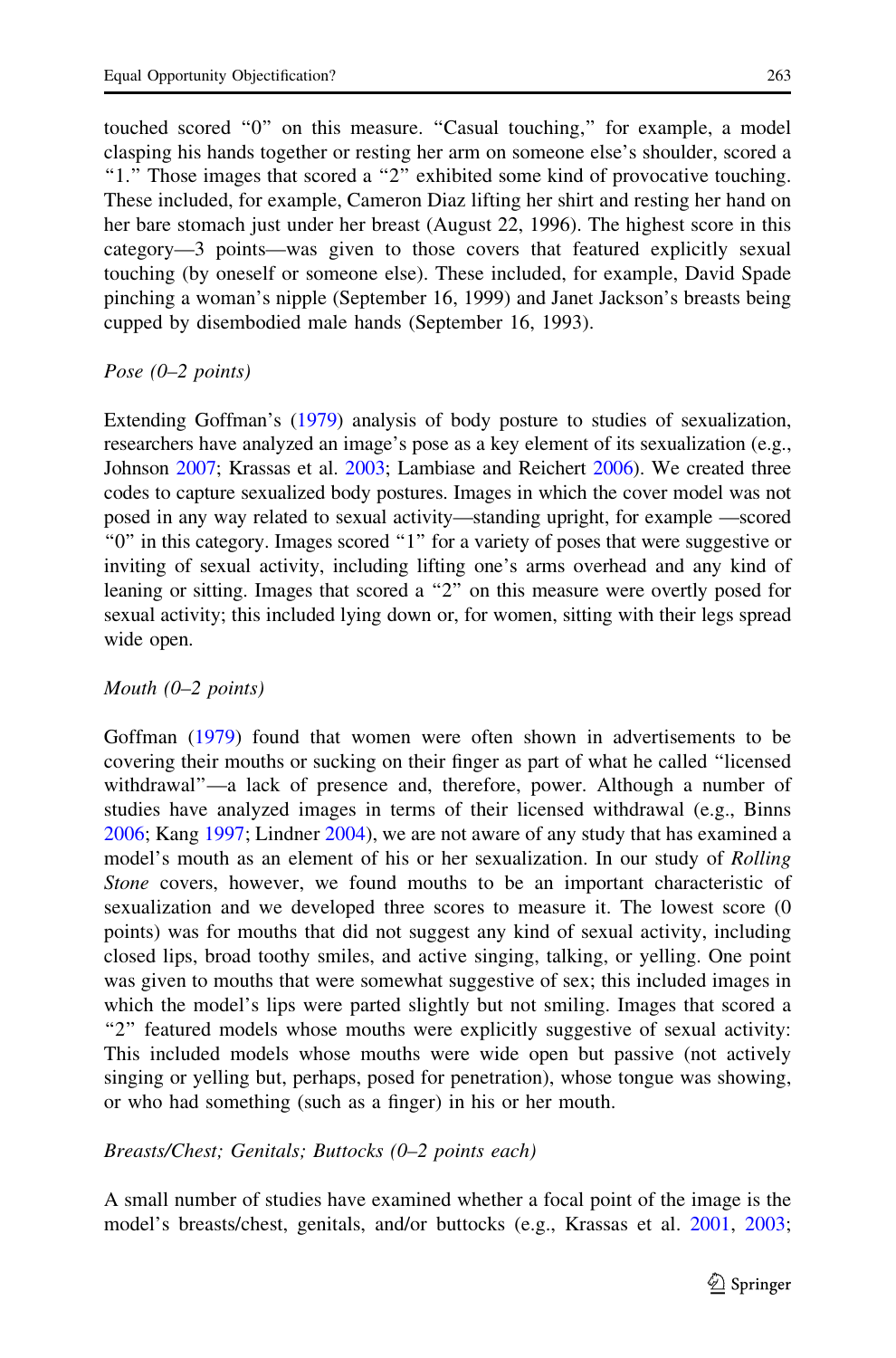Rohlinger [2002](#page-21-0)). We used these as three separate variables, scoring each of them on a 0–2 scale. Those images in which these body parts were either not visible or not a focal point scored a "0" for each of the three variables. If one or more of these body parts were somewhat emphasized—if, for example, a women's breasts were a centerpiece of the image but still mostly concealed by clothing—the image received a ''1'' in the appropriate category. If one of these body parts was a major focus of the image—if a model's pants were unbuttoned and pulled down, for example—the image received a "2" for that variable.

Text (0–2 points)

Relatively few studies analyze an image's text as part of its sexualization (but see Johnson [2007](#page-20-0); Soley and Kurzbard [1986](#page-21-0)). In our examination of Rolling Stone cover images, however, we found the text describing an image to be an important element of its sexualization. We coded only the text on the magazine cover that was directly related to the cover image. Most of these ''coverlines'' were not related to sex or sexuality and scored "0" on this measure. Text that contained some sexual innuendo, such as "Kid Rock Gets Lucky" (October 10, 2007), scored "1" in this category, and coverlines that made explicit references to sex or sexuality, such as "Asia Argento: She Puts the Sex in XXX" (September 5, 2002), scored "2."

Head vs. Body Shot (0–1 point)

A number of studies in this field distinguish between those images which are primarily headshots, featuring only the model's head and perhaps shoulders, and those which feature substantially more of their body (e.g., Baumann [2008;](#page-19-0) Goffman [1979;](#page-19-0) Lambiase and Reichert [2006;](#page-20-0) Johnson [2007](#page-20-0); Schwarz and Kurz [1989](#page-21-0)). On our scale of sexualization, headshots scored ''0'' and body shots scored ''1.''

## Sex Act (0–1 point)

Perhaps because relatively few popular media images depict models engaging in (or simulating) sex acts, only a few studies measure this variable (e.g., Reichert and Carpenter [2004](#page-21-0); Reichert et al. [1999](#page-21-0); Soley and Kurzbard [1986\)](#page-21-0). In our analysis of Rolling Stone magazine covers, however, a small but hard to ignore number of such images prompted the creation of this new variable. Images in which the cover model was engaged in a sex act (e.g., kissing or embracing someone while lying naked in bed) or simulating a sex act (e.g., affecting fellatio or masturbation) scored "1" in this category.

## Sexual Role Play (0–1 point)

Finally, although we found no studies that measured symbols of sexual role playing—such as infantilization (e.g., child-like clothes) or bondage/domination (e.g., leather bustier, leather straps, dog collars, studded bracelets)—in our analysis the infrequent yet conspicuous presence of such symbols led to the creation of this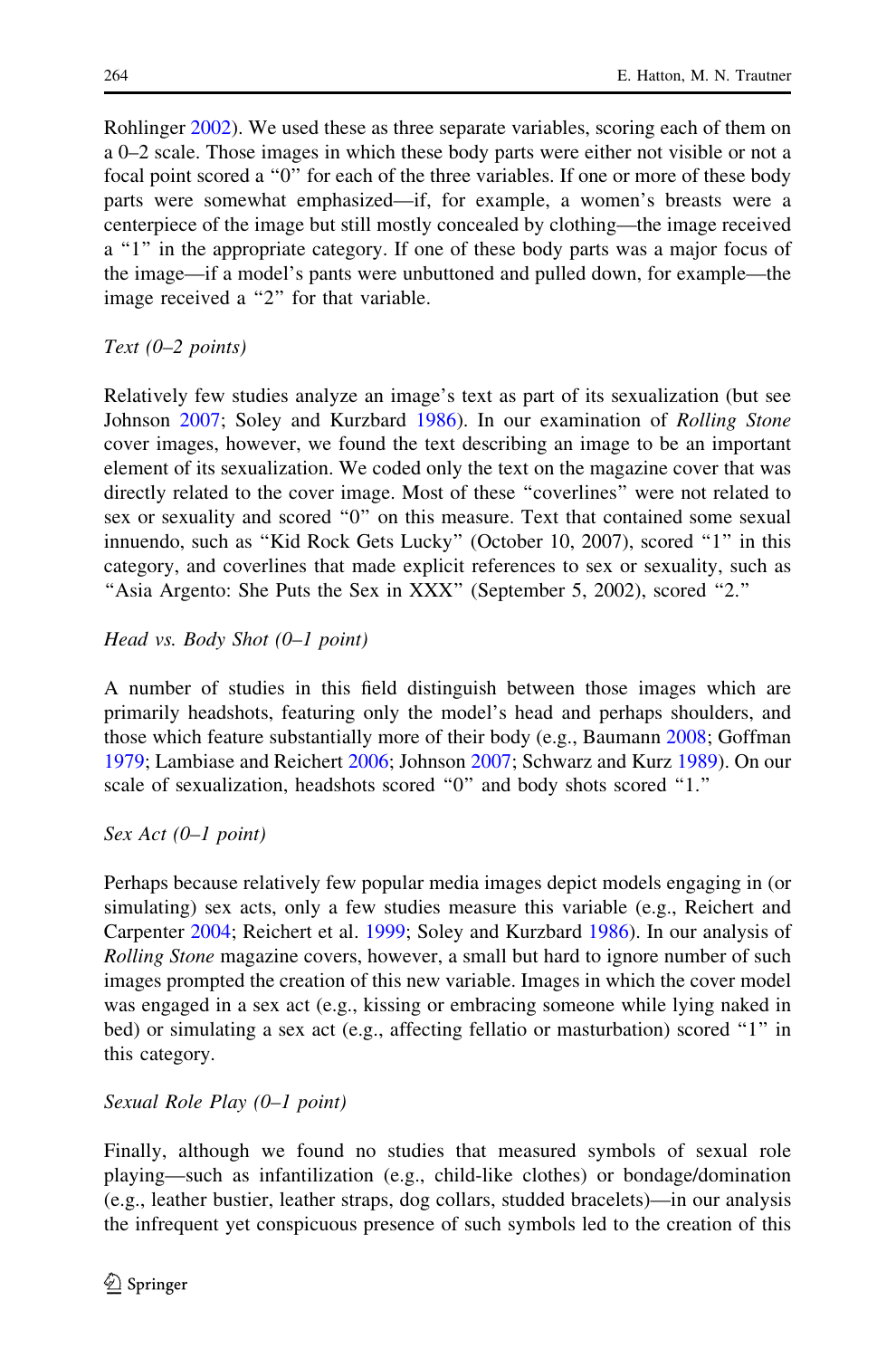variable. Cover images that suggested sexual role playing scored "1" in this category.

#### Analytic Strategy

We coded the covers of *Rolling Stone* in several passes. The authors first worked together to establish coding rules for all variables, jointly coding three randomly selected years of covers. The second author then coded the remaining cover images, working closely with the first author to resolve any questions that arose. Upon the completion of coding, we randomly selected  $10\%$  of covers (n = 93) to code independently as a reliability check (these 93 covers did not include the years we had coded together or the images that had been in question). Our Cohen's Kappa reliability scores were perfect (1.00,  $p < .001$ ) for three variables ("genitals," ''sexual role play,'' and ''sex act'') and indicated substantial agreement for the remaining variables (see Landis and Koch [1977\)](#page-20-0), ranging from .707 (''bottom'';  $p\lt$  .001) to .891 ("clothing";  $p\lt$  .001).<sup>1</sup>

After coding was complete, the images' scores on the 23-point scale of sexualization clustered into three distinct groups: nonsexualized images (which scored 0–4 points), sexualized images (5–9 points), and hypersexualized images (10 or more points). We tested for reliability between coders for these three categories as well. In our 10% random sample of covers, there was near-perfect agreement between authors' categorization of images as nonsexualized, sexualized, and hypersexualized: Kappa was found to be .972 ( $p\lt 0.001$ ).

Dividing the images into these three categories—nonsexualized, sexualized, and hypersexualized—captures important differences between them. Consider, for example, the two images presented in Fig. [1.](#page-10-0) Both covers feature people who are naked and in a kneeling position, yet the impact of the images is quite different. The band members of Blind Melon are clearly sexualized—they are naked and the text asserts that they are ''ripe and ready''—but they are not hypersexualized. They are not posed to engage in sexual activity; they do not touch themselves or each other; they are not arching their backs to emphasize their chests, genitals, or buttocks (in fact, their backs are rather slumped); and they gaze somberly into the camera, with their mouths closed. In fact, their nudity and textual description seem at odds with their otherwise nonsexualized characteristics.

In contrast, the cover image of Laetitia Casta is hypersexualized. Like the members of Blind Melon, she is both naked and kneeling, but her back is arched to emphasize her breasts and buttocks. Rather than posing on an unremarkable white background, Casta is kneeling on a bed of pink rose petals. Her body faces away from the camera, but her head is tilted back and is turned so that her eyes can meet the viewer's gaze. Her lips are slightly parted. Her arm is raised over her head and touches her hair, which falls down her back. Her skin glistens, as though it has just been oiled. Casta, the text tells us, is the star of *Rolling Stone's* "hot list."

<sup>&</sup>lt;sup>1</sup> For the "text" variable, Kappa = .887 ( $p < .001$ ); "body," Kappa = .876 ( $p < .001$ ); "mouth," Kappa = .722 ( $p \lt .001$ ); "pose," Kappa = .831 ( $p \lt .001$ ); "breasts/chest," Kappa = .739 ( $p \lt .001$ ); "touch," Kappa = .726 ( $p < .001$ ).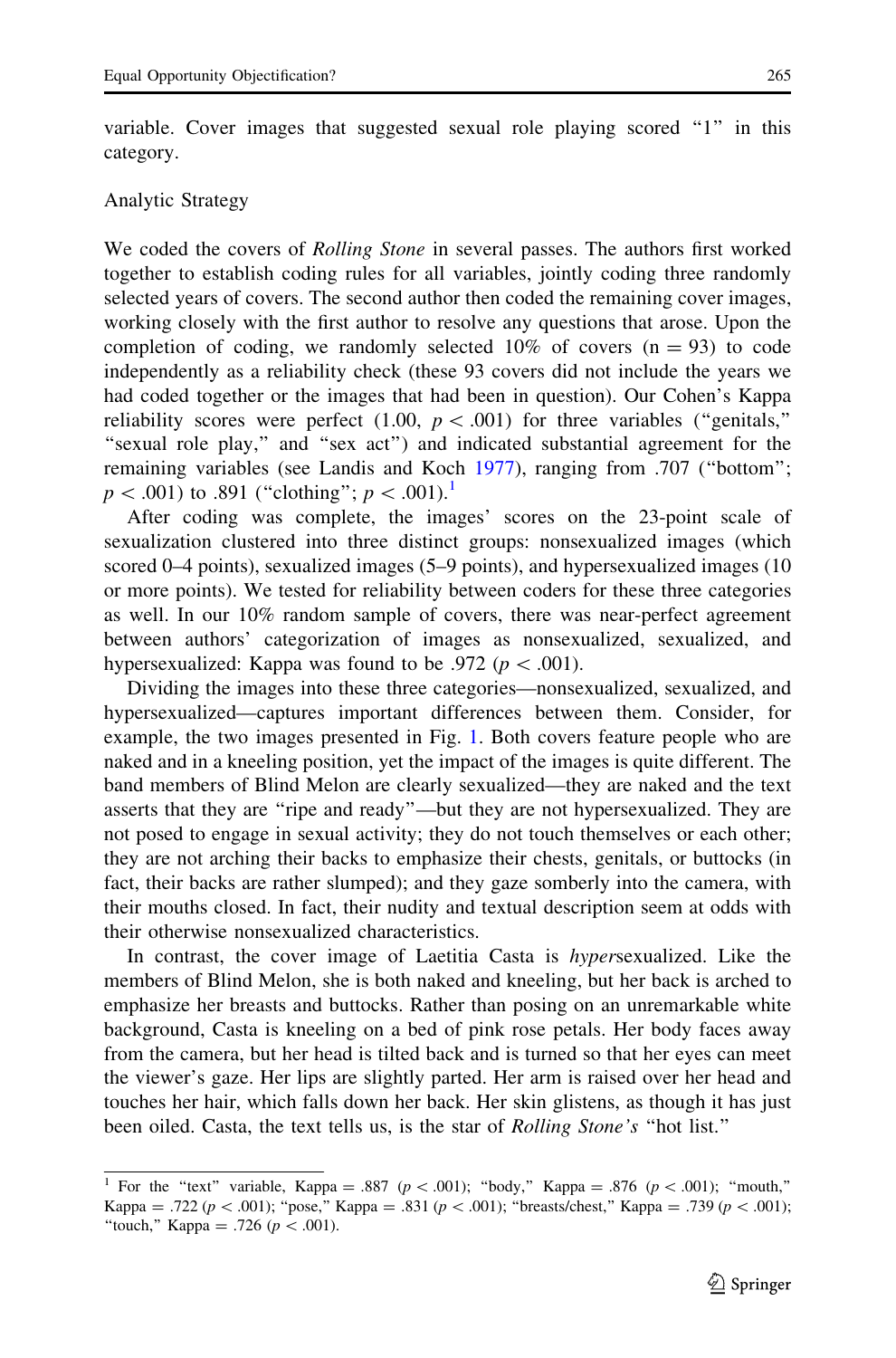<span id="page-10-0"></span>

August 20, 1998

Fig. 1 Sexualization vs. hypersexualization

November 11, 1993

The difference between these two images is clear, yet measuring nudity alone would not capture it. Our scale of sexualization does. By our measure, the Blind Melon cover scored 9 points, placing it at the top of the sexualized category. The Casta image, by contrast, scored 15 points, placing it well into the hypersexualized category. A gestalt-level analysis confirms this difference; in this paper we offer the tools to measure it. In the following sections, we detail our findings and discuss their implications.

## Findings

Before looking at questions of intensity, we first examine changes in the frequency of sexualized images over time. In order to do so, we combine sexualized and hypersexualized images into one category and compare them to nonsexualized images. Figure [2](#page-11-0) shows that sexualized representations of women have increased significantly ( $x^2 = 6.8$ ,  $p < .01$ ), and sexualized representations of men have also increased, but not significantly ( $x^2 = .99$ ). In the 1960s, 11% of men and 44% of women on the covers of Rolling Stone were sexualized. In the 2000s, 17% of men were sexualized (a 55% increase), and 83% of women were sexualized (an 89% increase). It is also telling to look at these figures another way: nonsexualized images of women dropped from 56% in the 1960s to 17% in the 2000s, while nonsexualized images of men dropped only slightly from 89% in the 1960s to 83% in the 2000s. Notably, in the 2000s, the same proportion of women were sexualized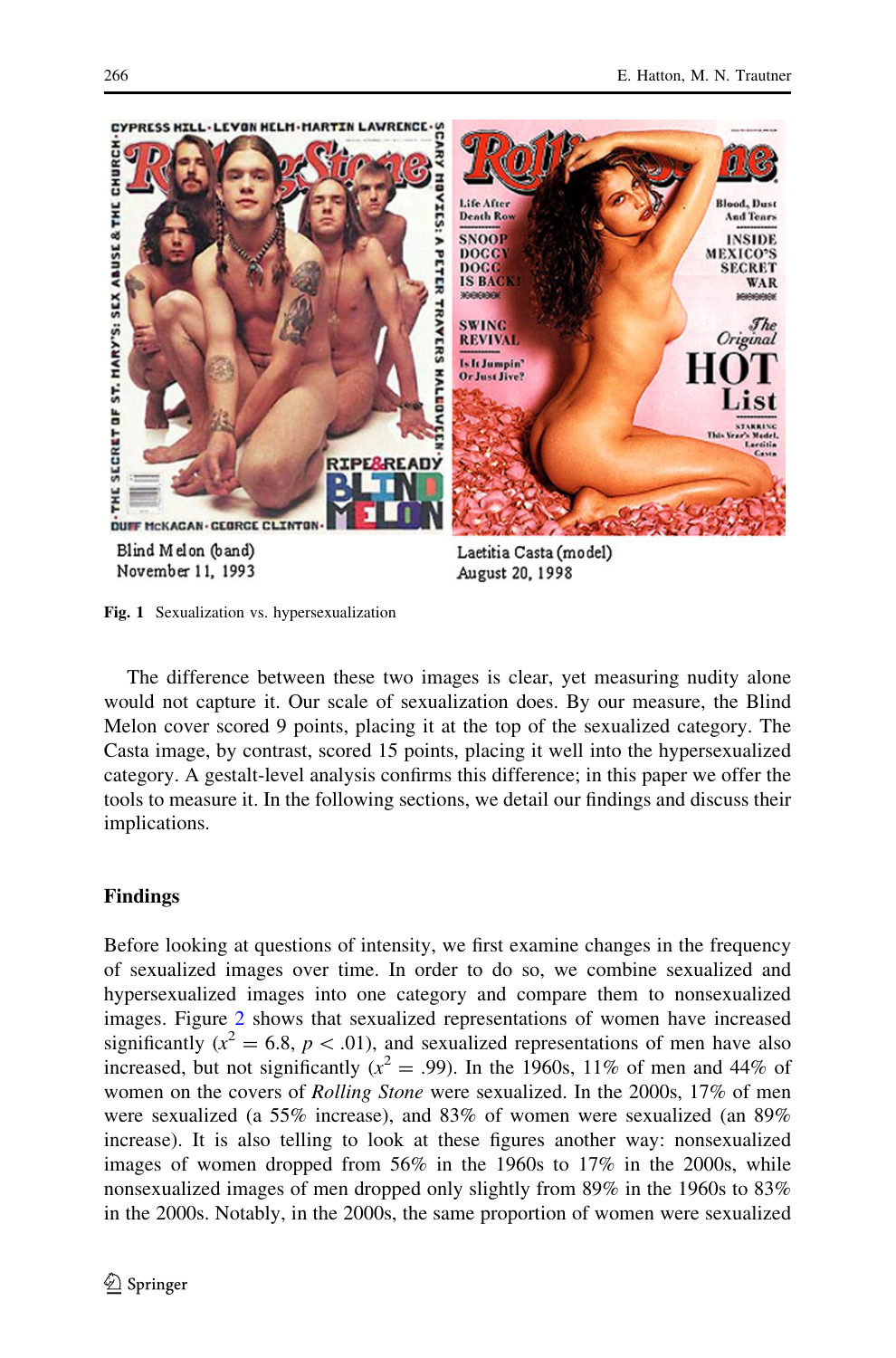<span id="page-11-0"></span>

Fig. 2 Nonsexualization vs. sexualization of men and women on Rolling Stone

as men were nonsexualized (83%). Chi-square tests demonstrate the significance of this difference:  $x^2 = 90.02$ ,  $p < .001$ .

These findings speak clearly to debates about the sexualization of men in popular media. While sexualized images of men have increased, men are still dramatically less likely to be sexualized than women. This difference is further highlighted by looking at the numerical frequency of such images: In the 2000s, there were 28 sexualized images of men (17% of male images) but 57 sexualized images of women (83% of female images), and there were 136 nonsexualized images of men (83% of male images) but only 12 nonsexualized images of women (17% of female images). Perhaps even more telling is the difference between men and women at the low end of the scale. In the 2000s, there were 35 images of men which scored a "0" on our scale and another 39 images which scored just 1 point, indicating that these images displayed no (or almost no) sexualized attributes. Together they accounted for 45% of all images of men in the 2000s. By contrast, there was not a single image of a woman in the 2000s that scored 0 points, and only 2 images of women scored 1 point on the scale, accounting for less than 3% of images of women in the 2000s.

### Intensity of Sexualization

The difference in the sexualization of men and women is even more striking when we examine the intensity of their sexualization. In our analysis, we find a broad range in the degree of sexualization—some images are only somewhat sexualized while others are so intensely sexualized that we have labeled them ''hypersexualized.'' In order to capture such differences, we split the sexualized category into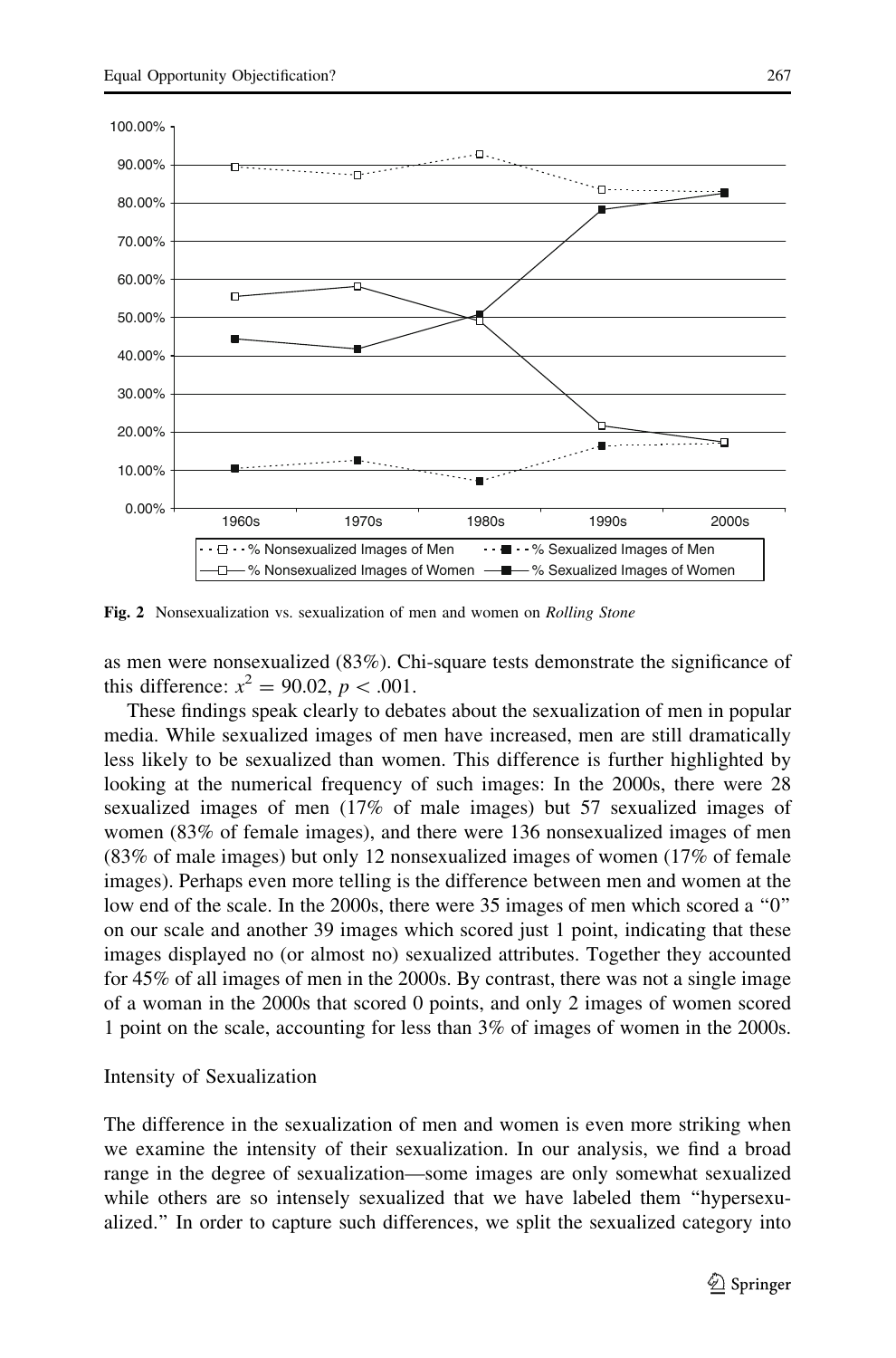

Fig. 3 Nonsexualization, sexualization, and hypersexualization of men and women on Rolling Stone

two groups: those that were simply sexualized (such as the Blind Melon image described above) and those that were hypersexualized (such as the Casta image). In this more nuanced analysis we divide *Rolling Stone* cover images into three categories: nonsexualized, sexualized, and hypersexualized (see Fig. 3).

Looking first at images of men, we see that the vast majority of them—some 83% of men in the 2000s—fall in the nonsexualized category. This represents a noteworthy, though comparatively small, decrease from the 1960s when 89% of men were not sexualized. Many nonsexualized images of men are close-up headshots (36% across all years): they do not show the man's body nor do they indicate any level of nudity with bare shoulders or chest. Typically the man's mouth is closed and he is looking directly into the camera, though at times he might be smiling or looking to one side. The text in such images usually does not carry any sexual innuendo. On more than four decades of *Rolling Stone's* covers, 162 images of men—or 22%—scored a zero on our scale, displaying no sexualized attributes.

Other images of men in the nonsexualized category are slightly more sexualized. One example of this is a 1997 image of actor Brad Pitt (April 3). On our scale, this image scored 4 points, placing it at the top of the nonsexualized category. The cover shows Pitt's face and part of his torso (1 point). He is wearing a plush white bathrobe (1 point), which is open to reveal part of his chest (1 point). He looks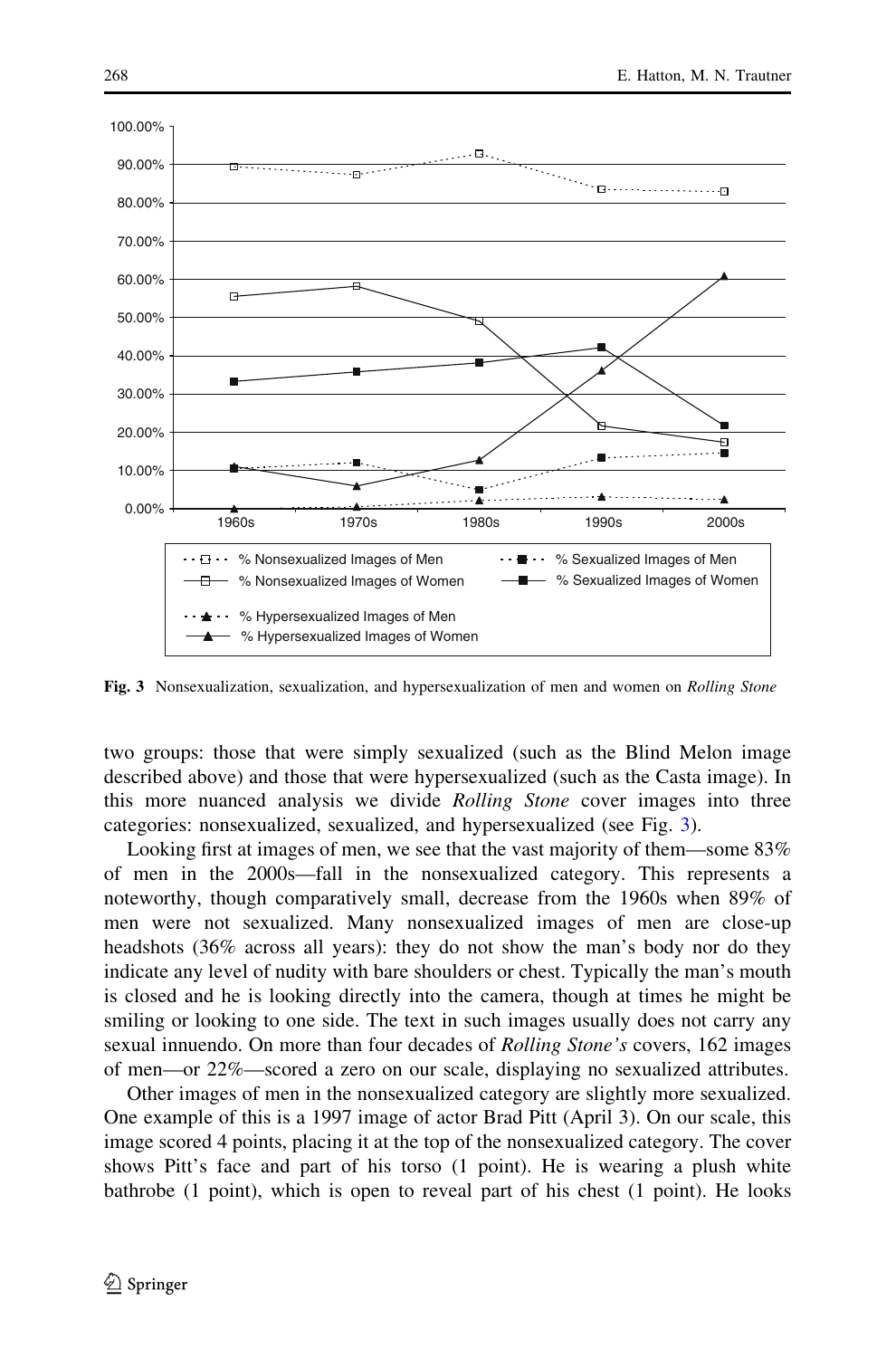directly into the camera through tousled hair, his lips are very slightly parted (1 point). The text reads, ''Leader of the Pack: Brad Pitt Talks Tough.''

Although the majority of men on the cover of *Rolling Stone* are not sexualized, a sizeable minority fall into the sexualized (but not hypersexualized) category. In the 1960s, 10.5% of men were sexualized, and in the 1970s their proportion increased slightly to 12%. In the 1980s, sexualized representations of men dropped to just 5%, but in the 1990s sexualized images of men increased to 13.3%. Their numbers continued to increase somewhat, so that in the 2000s 14.6% of images of men were sexualized.

A 2006 cover featuring singer Justin Timberlake (September 21) offers an example of this category of sexualized men. On our scale, Timberlake's image scored 8 points—double that of the Brad Pitt cover described above—and falls squarely within the sexualized category. The image shows Timberlake's body from the thighs up (1 point). He is wearing a white T-shirt and jeans; he is looking directly into the camera and smiling broadly. Timberlake is carrying a guitar over one shoulder as if he were off to a gig, but his white T-shirt is soaking wet (3 points), clinging to his body and revealing his chest (2 points). The text reads, ''Justin Timberlake: Wet Dream, The New King of Sex Gets Loose'' (2 points).

Although sexualized images of men such as this one have become more common over time, Rolling Stone rarely features hypersexualized images of men. In the 1960s, there were no such images and, in the 1970s, there was just one hypersexualized image of a man, representing 1% of male images in that decade. In the 1980s, 2% of men were hypersexualized and, in the 1990s, 3% were. But in the 2000s, hypersexualized images of men dropped again to just over 2%.

The most prominent example of this category is a 2009 cover featuring pop singer Adam Lambert (June 25) (see Fig. [4](#page-14-0)). On our scale, the image scored 13 points, the highest score among men on the cover of *Rolling Stone*. The cover shows Lambert's body from the thighs up (1 point). He is lying on a bed (2 points) with his arms lifted overhead, conveying a sense of sexual passivity or vulnerability. One of his hands touches his hair (2 points). His eyes, which are lined with make-up, gaze into the camera, and his lips are slightly parted (1 point). Lambert is wearing tight black jeans and an unbuttoned black shirt (3 points), revealing part of his chest (1 point). His legs are spread and a bright green snake crawls up his leg, its head remarkably near his genitals (2 points). The text reads, ''The Liberation of Adam Lambert: Wild Idol'' (1 point). Given that Lambert is openly gay, perhaps it is not surprising that he is the most intensely sexualized man on the cover of Rolling Stone, since popular media portrayals of gay men often over-emphasize their sexuality (Gross [2001;](#page-19-0) Nardi and Bolton [1998](#page-20-0)). But what is perhaps surprising about this image is its comparison to the highest scoring image of women, described below.

Turning to images of women, we see different trends not only in the frequency but also in the intensity of their sexualization. Overall, nonsexualized representations of women have decreased since the start of *Rolling Stone*. In the 1960s, 56% of women on the magazine's cover were nonsexualized. In the 1970s, nonsexualized images of women increased slightly to 58% and then, in the 1980s, dropped to 49%.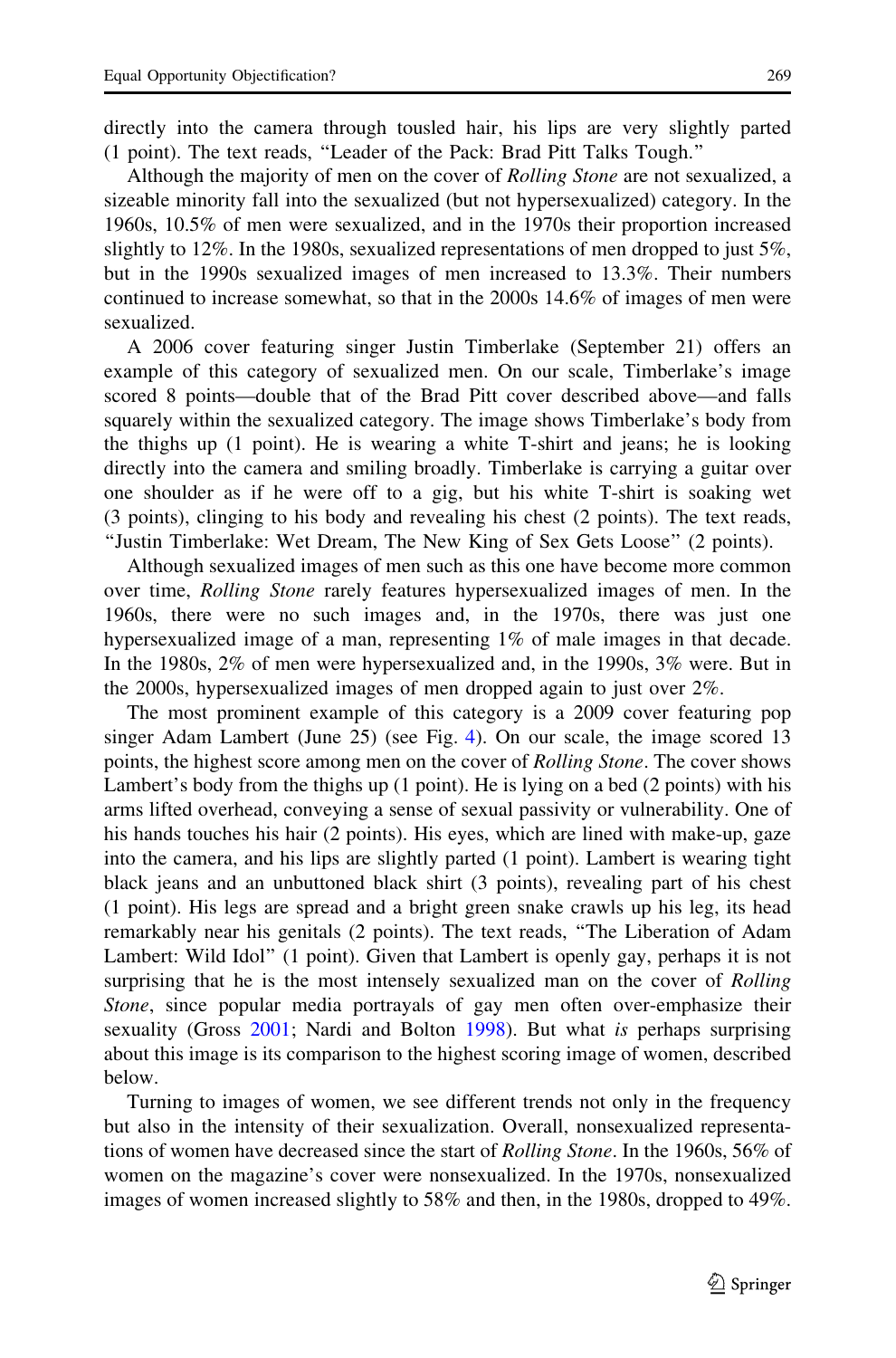#### <span id="page-14-0"></span>Fig. 4 Hypersexualized man



Adam Lambert (singer) June 25, 2009

In the 1990s, nonsexualized images of women took a sharp downturn, falling to 22%. In the 2000s, just 17% of women were nonsexualized.

A 2009 cover featuring country singer Taylor Swift (March 15) offers an example of this nonsexualized category. On our scale, Swift's image scored 3 points, placing it in the nonsexualized category even though it contains minor elements of sexualization, much like the Brad Pitt cover described above. The image shows Swift's upper body (1 point). She is wearing a white halter top that reveals her shoulders and arms (1 point), though her body is largely covered by her long blonde hair. Swift stares directly into the camera; her lips are closed. She is holding a guitar as though she is just about to play it, her fingers poised over the guitar strings. The text reads, ''Taylor Swift: Secrets of a Good Girl'' (1 point).

Just as nonsexualized images of women such as this one have become less common, in recent years sexualized (but not hypersexualized) images of women have also become less prevalent, though to a much lesser extent. In the 1960s, 33% of women on the cover of Rolling Stone were sexualized. This rate increased somewhat over the next several decades, taking an upturn in the 1990s to 42%. In the 2000s, however, sexualized (but not hypersexualized) images of women decreased by nearly half to 22%. But, as we will see in a moment, an even greater increase in hypersexualized images of women more than made up the difference.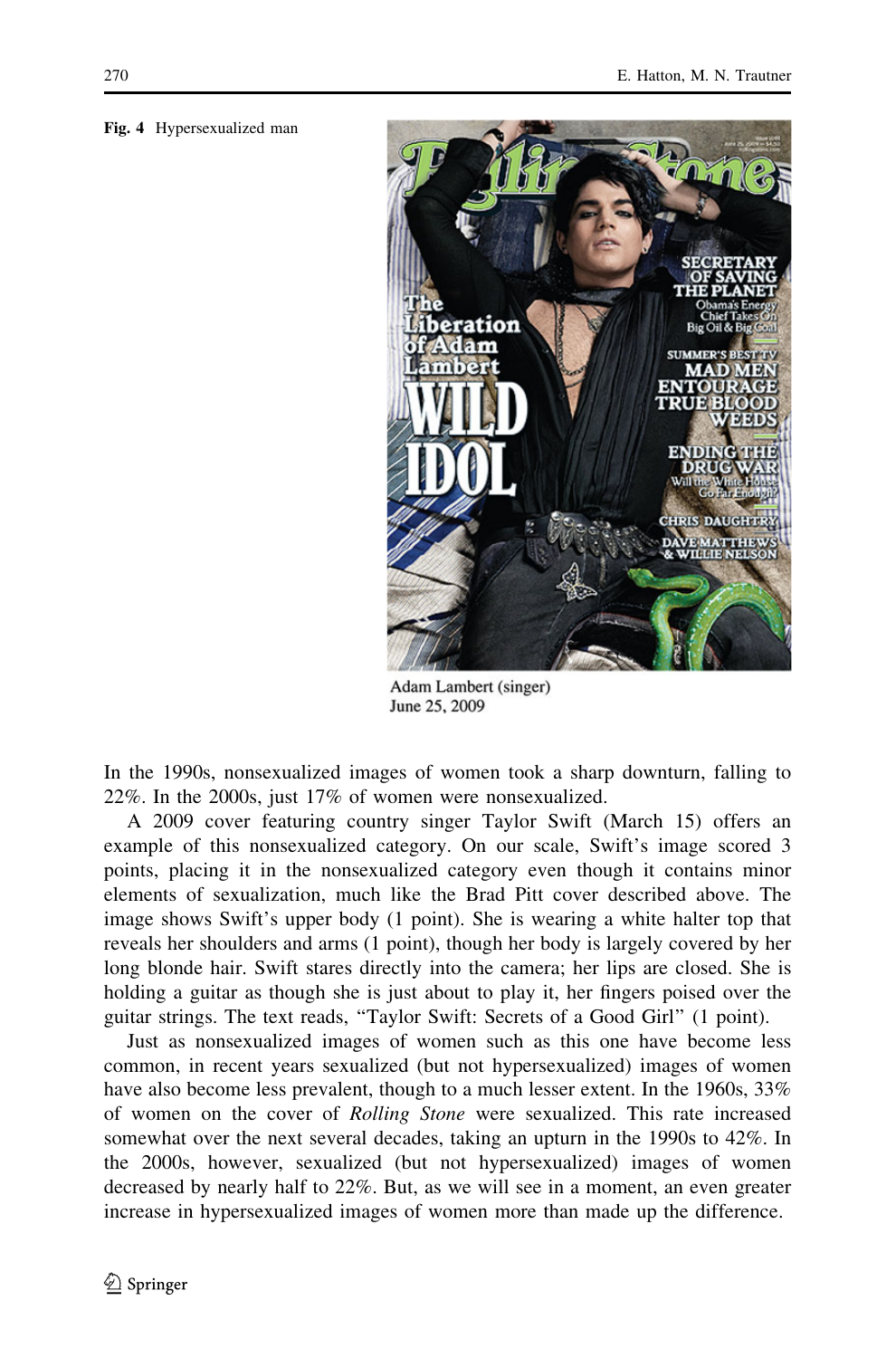A 2008 portrait of pop star Britney Spears (December 11) is an example of this sexualized category. On our scale, this image scored 6 points, placing it near the bottom of the category's range. The cover shows Spears' body from the hips up (1 point). She is looking away from the camera and smiling widely, as though she were laughing heartily. Her tousled blonde hair falls below her shoulders. She is wearing low-slung jeans and a gray T-shirt, which is rolled up to reveal much of her stomach (3 points). One hand holds her cheek (1 point), conveying a sense of youthful enthusiasm, and her other hand rests in her jeans' belt loop, pulling down her pants slightly (1 point) to reveal a glimpse of a tattoo below. The text reads, ''Yes She Can! Britney Returns.''

Although sexualized images of women such as this one have become less common in recent years, hypersexualized images of women have increased significantly since the start of Rolling Stone magazine. In the 1960s, there was just one hypersexualized image of a woman, representing 11% of images of women at the time. In the 1970s, 6% of women on the magazine's cover were hypersexualized and, in the 1980s, that number more than doubled to 13%. Hypersexualized images of women increased even more in the 1990s and 2000s, reaching 36 and 61% in each decade, respectively. As these data show, in the 2000s women were three and a half times more likely to be hypersexualized than nonsexualized, and nearly five times more likely to be sexualized to any degree (sexualized or hypersexualized) than nonsexualized. Chisquare tests demonstrate the significance of the increase in the sexualization—and specifically hypersexualization—of women over time. For women's sexualization of any kind (versus nonsexualization) in the 2000s compared to the 1960s,  $x^2 = 6.8$ ,  $p$  < .01. And for women's hypersexualization (versus nonsexualization or sexualization) in the 2000s compared to the 1960s,  $x^2 = 7.97$ ,  $p < .01$ .

In our analysis, it might seem that the hypersexualized category encompasses a wide range of sexualized images because its scale (10–23) is wider than the other categories. Yet even with such a wide range, the images in this category leave little room for interpretation as being about anything other than sex. To demonstrate this, it is instructive to look at two images of hypersexualized women, one at each end of the category's range (see Fig. [5\)](#page-16-0). An example of the lower end of this category is a 2009 image of Blake Lively and Leighton Meester (April 2), two leads of the television show ''Gossip Girl.'' On our scale, this image scored 12 points, one point less than the Adam Lambert cover, the top scorer among men. The image shows the upper bodies of both women (1 point), though Lively's portrait dominates the cover. She is wearing a very low-cut black tank top (3 points) that reveals much of her breasts (2 points). Meester leans in towards Lively; her face is touching Lively's hair (1 point), suggesting that beyond the image their bodies are also pressed together. The focal point of the image is a dripping, double-scoop ice cream cone, a phallus-like object which Lively holds up for both women to lick (1 point). Their mouths are wide open and their protruding tongues (2 points) are covered in ice cream. The text reads, "The Nasty Thrill of 'Gossip Girl'" (2 points).

Compare this image to one at the top end of the hypersexualized category: a 2002 cover featuring pop singer Christina Aguilera (November 14). This image scored 20 points, earning the highest score in our dataset. The picture shows nearly all of Aguilera's body (1 point). She is naked (5 points), except for black fishnet stockings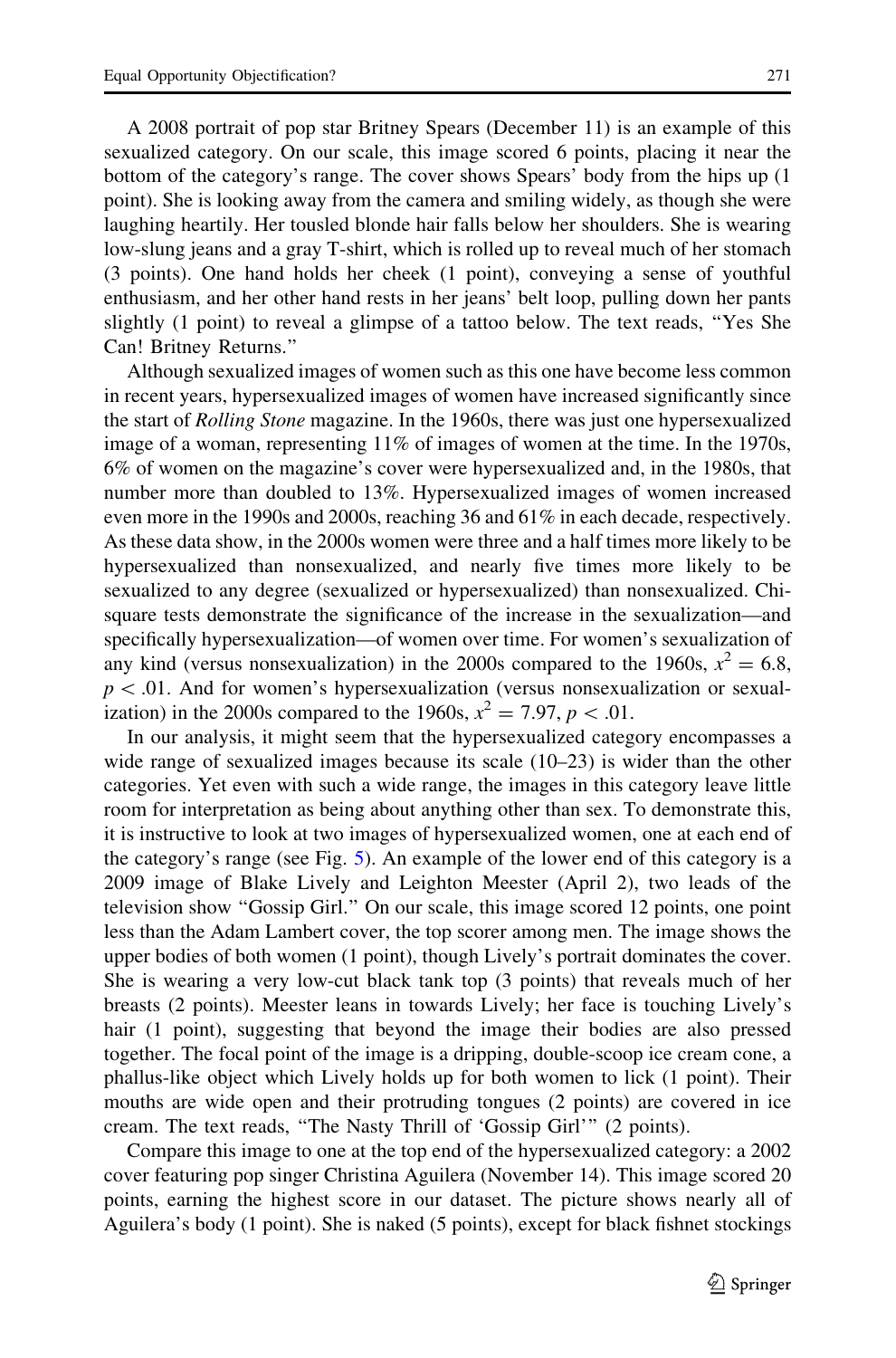<span id="page-16-0"></span>

Blake Lively and Leighton Meester (actors) April 2, 2009

Christina Aguilera (singer) November 14, 2002

Fig. 5 Hypersexualized women

on her lower legs and black motorcycle boots (1 point). She is lying on a bed (2 points), which is covered with a rippling red satin sheet. Her head is tilted downwards, but she is looking into the camera. Her lips are parted (1 point), and her long hair is spread out around her shoulders. Aguilera's left hand holds a guitar, but only decoratively, not giving any indication that it is an instrument she might play. The guitar's neck is strategically placed so that it covers her left nipple. Her right hand clasps her other breast (3 points), not to cover it but to push it up provocatively. Her breasts are otherwise uncovered (2 points). Aguilera's body is contorted so that not only are her breasts exposed, but her buttocks (2 points) and, to a lesser degree, her genitals (1 point) are accentuated. The text reads, ''Christina Aguilera: Inside the Dirty Mind of a Pop Princess'' (2 points).

The new predominance of hypersexualized images of women such as these is illustrated further by examining the numerical frequency of such images. In the 2000s, there were 12 nonsexualized images of women, 15 sexualized images, and 42 hypersexualized images.<sup>2</sup> By contrast, there were 136 nonsexualized images of men, 24 sexualized images, and only 4 hypersexualized images of men in the 2000s. That

<sup>&</sup>lt;sup>2</sup> Some might attribute the increase in the hypersexualization of women on the cover of *Rolling Stone* to a change in management: In 2002, *Rolling Stone* hired a new managing editor, Ed Needham, who was the former editor of FHM—the rather notorious ''lad mag'' that regularly features scantily-clad women on its covers. A closer look at our data, however, reveals a strong increase in the hypersexualization of women on the cover of Rolling Stone since the 1980s. Moreover, the proportion of hypersexualized images of women actually peaked at 78% in 1999, well before Needham's tenure. Hypersexualized images of women reached their second highest point (75%) in 2002, the first year of Needham's appointment, and then again in 2006, after Needham's 2-year stint at the magazine had ended.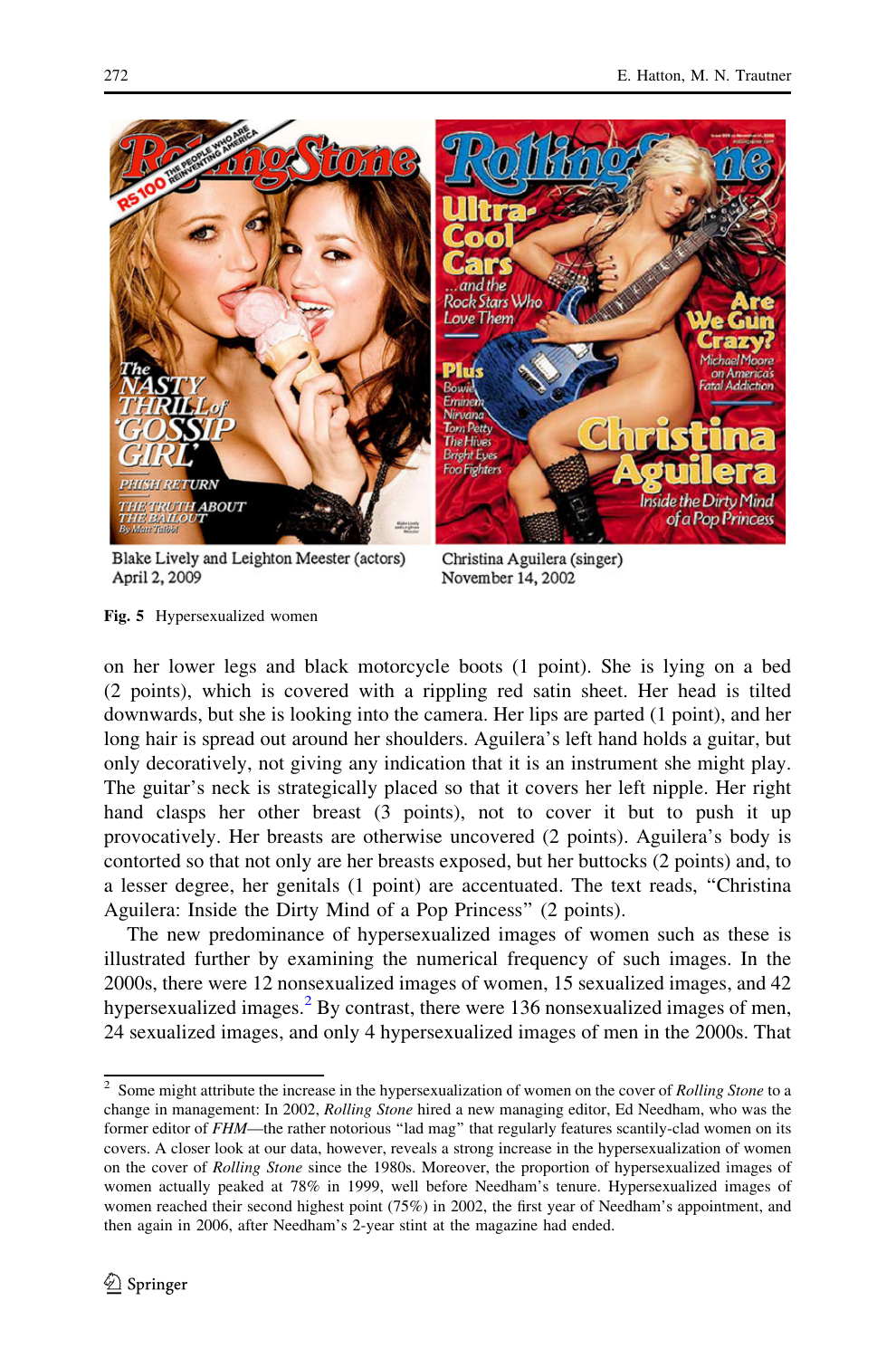there are more sexualized images of men than women should not be too surprising. Images of men have long dominated the cover of Rolling Stone. (Recall that our dataset is comprised of 726 images of men compared to 280 images of women.) What is surprising, however, is the asymmetry in nonsexualized and hypersexualized representations of men and women. In the 2000s, there were more than 10 times the number of hypersexualized images of women than men, and there were more than 11 times the number of nonsexualized images of men than women.

#### Discussion and Conclusion

In The Male Body: A New Look at Men in Public and Private, Susan Bordo [\(1999\)](#page-19-0) describes the different implications for men and women when they are sexualized in the same way. As evidence, she analyzes advertisements in which women and men are shown with their pants around their ankles. Bordo ([1999](#page-19-0):28) argues that women in such images seem ''stripped or exposed,'' even more than if their pants were off altogether, because they resemble rape or murder victims shown in movies and television. By contrast, Bordo observes, men shown with their pants around their ankles convey ''much the same confident, slightly challenging machismo'' as they would otherwise.

If similarly sexualized images can suggest victimization for women but confidence for men, consider the implications when women are sexualized at the same rate as men are *not* sexualized, as they were on the covers of *Rolling Stone* in the 2000s. And the vast majority of those sexualized images of women—some 74%—were hypersexualized, meaning that they did not exhibit only one or two signals of sex, but a multitude of them. Often women in these images were shown naked (or nearly so); they were shown with their legs spread wide open or lying down on a bed—in both cases sexually accessible; they were shown pushing up their breasts or pulling down their pants; they were described as having ''dirty minds'' or giving ''nasty thrills''; and, in some cases, they were even shown to be simulating fellatio or other sex acts.

Some researchers argue against using the phrase ''sexual objectification'' to describe such images because they often depict women as active, confident, and/or sexually desirous (e.g., Bordo [1999;](#page-19-0) Gill [2003](#page-19-0), [2008,](#page-19-0) [2009\)](#page-19-0). We argue, however, that the intensity of their sexualization suggests that ''sexual object'' may indeed be the only appropriate label. The accumulation of sexualized attributes in these images leaves little room for observers to interpret them in any way other than as instruments of sexual pleasure and visual possession for a heterosexual male audience. Such images do not show women as sexually agentic musicians and actors; rather, they show female actors and musicians as ready and available for sex.

Yet some scholars have criticized such statements as overly homogenizing because they render invisible differences in this process of sexualization (e.g., Gill  $2009$ ).<sup>3</sup> In our view, however, the very problem is one of homogenization. We argue

<sup>&</sup>lt;sup>3</sup> Although a number of researchers have found that nonwhites are often sexualized in print media (Collins [1990;](#page-19-0) Hansen and Hansen [2000;](#page-20-0) West [2009\)](#page-22-0), our analyses show no discernable difference in the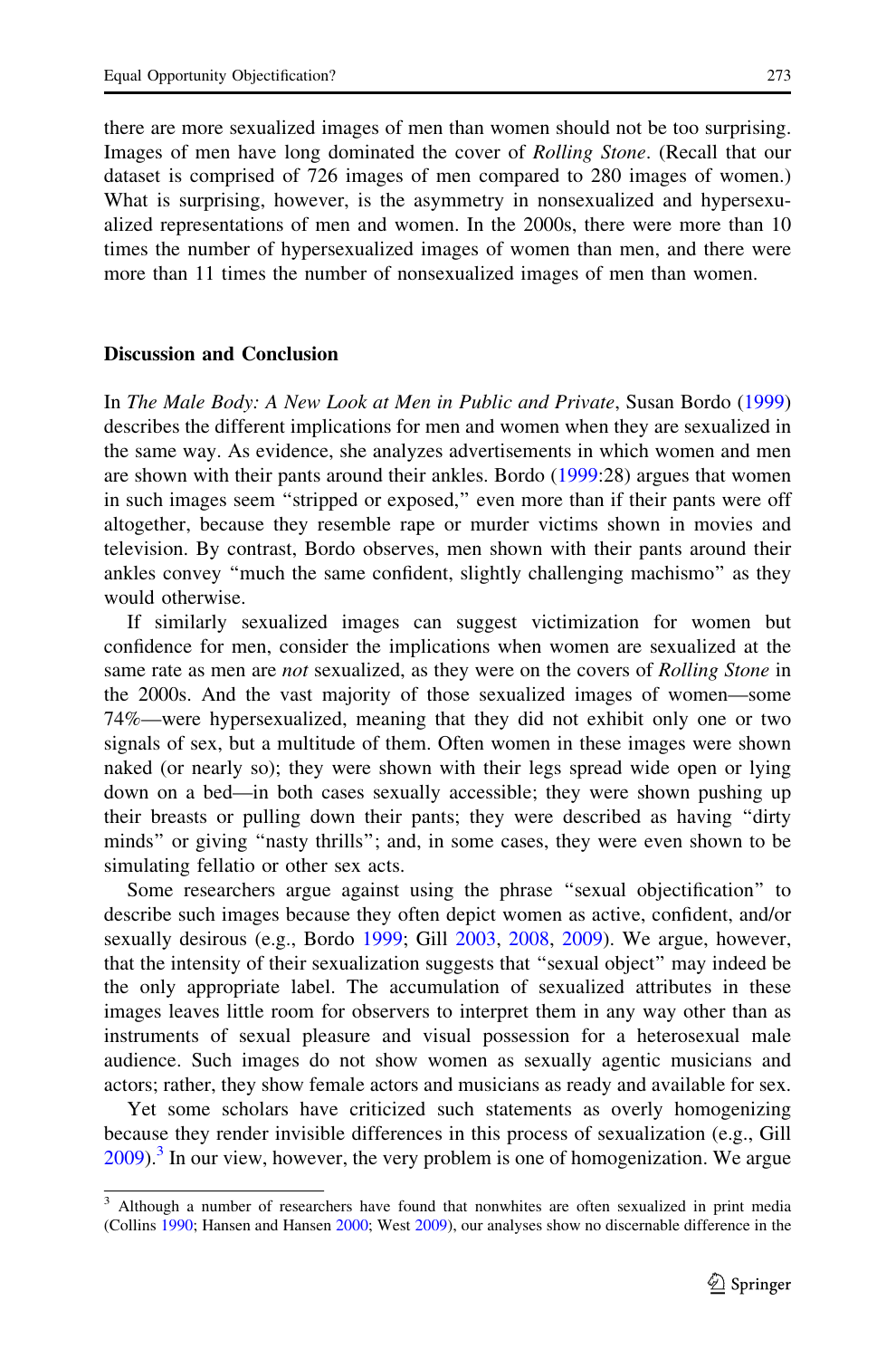that the dramatic increase in hypersexualized images of women—along with the corresponding decline in nonsexualized images of them—indicates a decisive narrowing or homogenization of media representations of women. In Female Chauvinist Pigs: Women and the Rise of Raunch Culture, journalist Ariel Levy [\(2005](#page-20-0):5) describes this trend: ''A tawdry, tarty, cartoonlike version of female sexuality has become so ubiquitous, it no longer seems particular. What we once regarded as a kind of sexual expression," Levy writes, "we now view as sexuality" (emphases in original). In this article we offer empirical evidence for this claim.

Of concern is that this narrowing down of media representations of women to what Levy calls a single "cartoonlike version of female sexuality"—or what we might call ''hypersexualized femininity''—suggests a corresponding narrowing of culturally acceptable ways to "do" femininity (West and Fenstermaker [1995](#page-22-0); West and Zimmerman [1987\)](#page-22-0). This is not to say that there are no culturally available alternatives for women and girls as they make decisions about how to look and behave, but it does suggest that there may increasingly be fewer competing cultural scripts for ways of doing femininity. Thus, at least in popular media outlets such as Rolling Stone, it seems that just one aspect of femininity—sexuality, and hypersexuality at that—has overshadowed other aspects of ''emphasized femininity'' (Connell [1987\)](#page-19-0), such as nurturance, fragility, and sociability. Although such characteristics are themselves problematic, the ascendancy of only one version of femininity (and, at the same time, one version of female sexuality) seems particularly troubling.

Although Rolling Stone is a leader among popular culture magazines, more studies need to be done. We hope that our measure will be useful in analyzing representations of men and women in a wide variety of popular media, especially those targeting nonwhites and children. Yet in this article we have taken important steps toward empirically documenting the prevalence and intensity of the sexualization of men and women in popular culture. And what we found is striking: sexualized representations of both women and men increased, and hypersexualized images of women (but not men) skyrocketed. ''While there is nothing wrong with a *little* objectification," Sut Jhally [\(1989:](#page-20-0)10) writes, "there is a great deal wrong and dangerous with a *lot* of objectification—that is when one is viewed as nothing other than an object'' (emphases in original). And, for women on the cover of Rolling Stone, there is increasingly ''a lot'' of objectification.

Acknowledgments We are grateful to the Editor and anonymous reviewers for their helpful comments. We also wish to thank Samantha Kwan and Elizabeth Borland for feedback on an earlier draft of this article, and Paul Durlak and Sarah Glann for research assistance.

Footnote 3 continued

frequency or intensity of sexualization of whites and nonwhites. Overall, 12% of women and 12% of men on the cover of Rolling Stone were nonwhite. They were nonsexualized, sexualized, and hypersexualized at about the same rate as their white counterparts.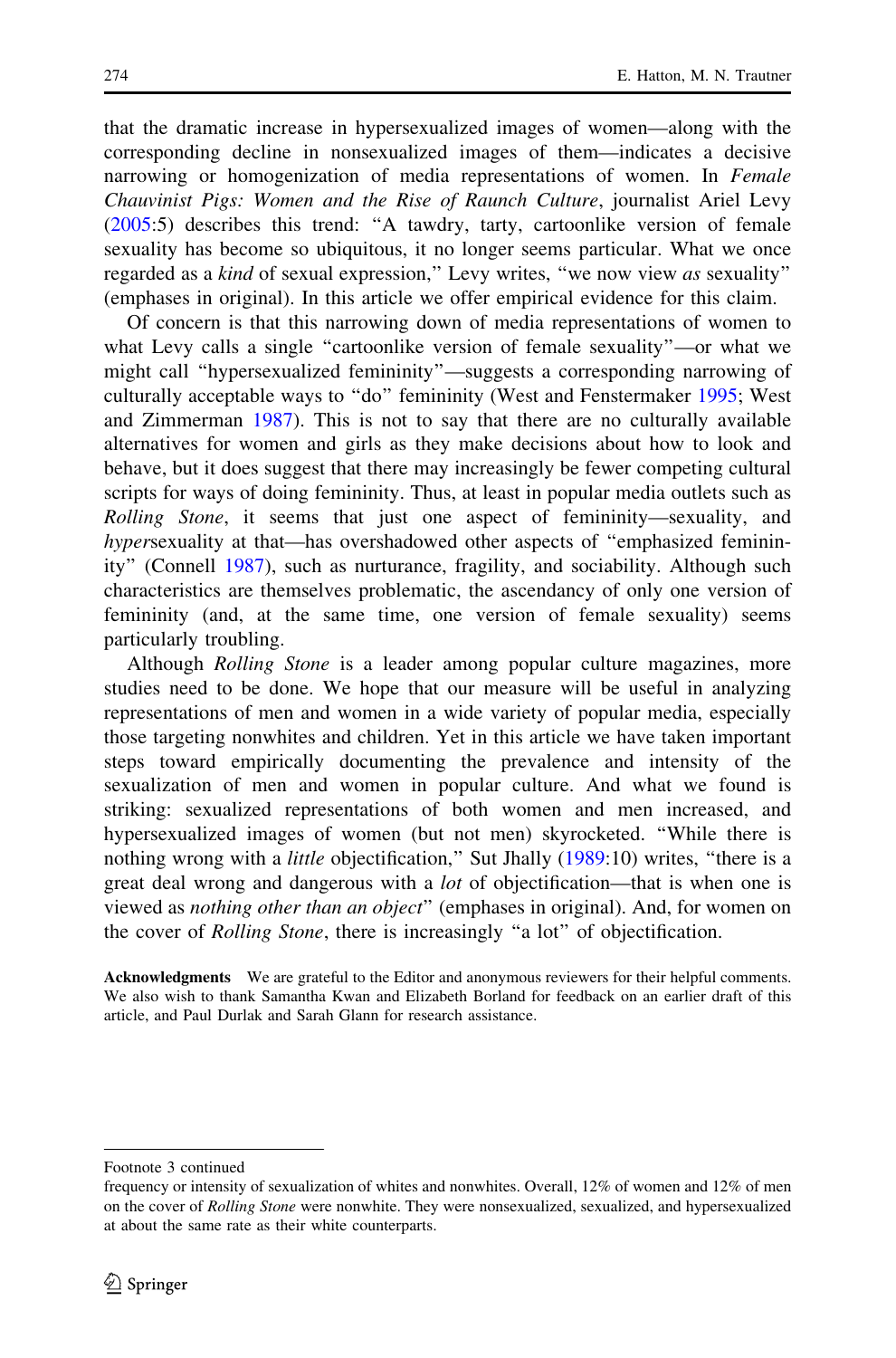#### <span id="page-19-0"></span>**References**

- Abramson, E., & Valene, P. (1991). Media use, dietary restraint, bulimia, and attitudes toward obesity: A preliminary study. British Review of Bulimia and Anorexia Nervosa, 5, 73–76.
- American Psychological Association (APA) Task Force. (2007). Report of the APA task force on the sexualization of girls. Washington, DC: American Psychological Association. Retrieved 10 March 2010 from <http://www.apa.org/pi/women/programs/girls/report-full.pdf>.
- Attwood, F. (2009). Mainstreaming sex: The sexualisation of western culture. London: I.B. Tauris.
- Aubrey, J., Stevens, J., Henson, K., Hopper, M., & Smith, S. (2009). A picture is worth twenty words (about the self): Testing the priming influence of visual sexual objectification on women's selfobjectification. Communication Research Reports, 26, 271–284.
- Aubrey, J. S., & Taylor, L. (2009). The role of lad magazines in priming men's chronic and temporary appearance-related schemata: An investigation of longitudinal and experimental findings. Human Communication Research, 35, 28–58.
- Baumann, S. (2008). The moral underpinnings of beauty: A meaning-based explanation for light and dark complexions in advertising. Poetics, 36, 2–23.
- Binns, R. K. (2006) 'On the cover of a Rolling Stone': A content analysis of gender representation in popular culture between 1967–2004. M.A. Thesis, Wichita State University, Wichita, KS.
- Bordo, S. (1999). The male body: A new look at men in public and in private. New York: Farrar, Straus, and Giroux.
- Bradley, P. (2004). Mass media and the shaping of American feminism, 1963–1975. Jackson, MS: University Press of Mississippi.
- Brown, J., Halpern, C. T., & L'Engle, K. L. (2005). Mass media as a sexual super peer for early maturing girls. Journal of Adolescent Health, 36, 420–427.
- Brown, J., L'Engle, K. L., Pardun, C., Guo, G., Kenneavy, K., & Jackson, C. (2006). Sexy media matter: Exposure to sexual content in music, movies, and magazines predicts black and white adolescents' sexual behavior. Pediatrics, 117, 1018–1027.
- Castro, G. (1990). American feminism: A contemporary history. Paris, France: Presses de la Fondation Nationale des Sciences Politiques.
- Collins, P. H. (1990). Black feminist thought: Knowledge, consciousness, and the politics of empowerment. New York: Routledge.
- Connell, R. W. (1987). Gender & power: Society, the person, and sexual politics. Palo Alto, CA: Stanford University Press.
- de Beauvoir, S. (1949, 1972). The second sex. New York: Penguin.
- Dines, G. (2010). Pornland: How porn has hijacked our sexuality. Boston, MA: Beacon Press.
- Ezzell, M. (2009). Pornography, lad mags, video games, and boys: Reviving the canary in the cultural coal mine. In S. Olfman (Ed.), The sexualization of childhood. Westport, CT: Praeger.
- Farley, M. (2009). Prostitution and the sexualization of children. In S. Olfman (Ed.), The sexualization of childhood. Westport, CT: Praeger.
- Frette, J. (2009). Men are altered and objectified too: Ryan Reynolds graces the cover of Entertainment Weekly. Retrieved 20 December 2010 [http://www.examiner.com/women-s-issues-in-national/men](http://www.examiner.com/women-s-issues-in-national/men-are-altered-and-objectified-too-ryan-reynolds-graces-the-cover-of-entertainment-weekly)[are-altered-and-objectified-too-ryan-reynolds-graces-the-cover-of-entertainment-weekly.](http://www.examiner.com/women-s-issues-in-national/men-are-altered-and-objectified-too-ryan-reynolds-graces-the-cover-of-entertainment-weekly)
- Gatten, J. (1993). The Rolling Stone index: Twenty-five years of popular culture, 1967–1991. Ann Arbor, MI: Popular Culture, Ink.
- Gill, R. (2003). From sexual objectification to sexual subjectification: The resexualisation of women's bodies in the media. Feminist Media Studies, 3, 100–106.
- Gill, R. (2007). Gender and the media. Cambridge, UK: Polity Press.
- Gill, R. (2008). Empowerment/sexism: Figuring female sexual agency in contemporary advertising. Feminism & Psychology, 18, 35–60.
- Gill, R. (2009). Beyond the "sexualization of culture" thesis: An intersectional analysis of "sixpacks," "midriffs" and "hot lesbians" in advertising. Sexualities, 12, 137-160.
- Goffman, E. (1979). Gender advertisements. Cambridge, MA: Harvard University Press.
- Groesz, L., Levine, M., & Murnen, S. (2002). The effect of experimental presentation of thin media images on body satisfaction: A meta-analytic review. International Journal of Eating Disorders, 31, 1–16.
- Gross, L. (2001). Up from invisibility: Lesbians, gay men, and the media in America. New York: Columbia University Press.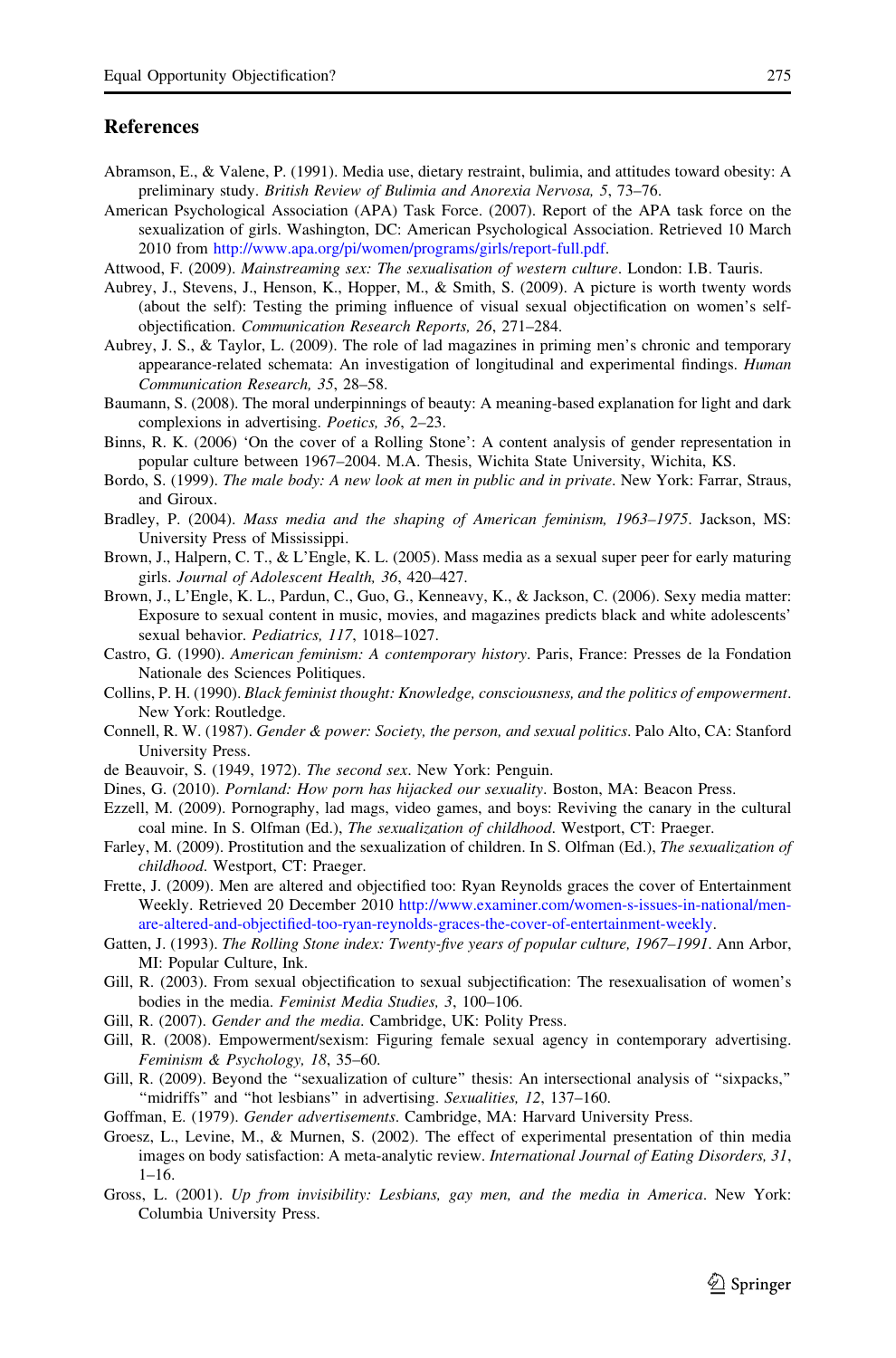- <span id="page-20-0"></span>Hansen, C., & Hansen, R. (2000). Music and music videos. In D. Zillmann & P. Vorderer (Eds.), Media entertainment: The psychology of its appeal. Mahwah, NJ: Erlbaum.
- Hargreaves, D., & Tiggemann, M. (2004). Idealized media images and adolescent body image: "Comparing" boys and girls. *Body Image*, 1, 351–361.
- Harrison, K. (2000). The body electric: Thin-ideal media and eating disorders in adolescents. *Journal of* Communication, 50, 119–143.
- Hofschire, L., & Greenberg, B. (2001). Media's impact on adolescents' body dissatisfaction. In J. D. Brown & J. R. Steele (Eds.), Sexual teens, sexual media. Mahwah, NJ: Erlbaum.
- Holmstrom, A. (2004). The effects of the media on body image: A meta-analysis. Journal of Broadcasting & Electronic Media, 48, 196–217.
- Jhally, S. (1989). Advertising, gender and sex: What's wrong with a little objectification? In R. Parmentier & G. Urban (Eds.), Working papers and proceedings of the center for psychosocial studies (No. 29). Retrieved 8 July 2010. https://mediasry.oit.umass.edu/ $\sim$ sutj/Objectification.pdf.
- Johnson, S. (2007). Promoting easy sex without genuine intimacy: *Maxim* and *Cosmopolitan* cover lines and cover images. In M.-L. Galician & D. L. Merskin (Eds.), Critical thinking about sex, love, romance in the mass media: Media literacy applications. Mahwah, NJ: Erlbaum.
- Kabouter. (2010). Rolling Stone magazine cover gallery. Retrieved 1 April 2010. [http://rateyourmusic.](http://rateyourmusic.com/list/kabouter/rolling_stone_magazine_cover_gallery) [com/list/kabouter/rolling\\_stone\\_magazine\\_cover\\_gallery.](http://rateyourmusic.com/list/kabouter/rolling_stone_magazine_cover_gallery)
- Kalof, L. (1999). The effects of gender and music video imagery on sexual attitudes. *Journal of Social* Psychology, 139, 378–385.
- Kang, M.-E. (1997). The portrayal of women's images in magazine advertisements: Goffman's gender analysis revisited. Sex Roles, 37, 979–996.
- Krassas, N., Blauwkamp, J., & Wesselink, P. (2001). Boxing Helena and corseting Eunice: Sexual rhetoric in Cosmopolitan and Playboy magazines. Sex Roles, 44, 751–771.
- Krassas, N., Blauwkamp, J., & Wesselink, P. (2003). "Master your johnson": Sexual rhetoric in Maxim and Stuff magazines. Sexuality and Culture, 7, 98–119.
- Lambiase, J., & Reichert, T. (2006). Sex and the marketing of contemporary consumer magazines: How men's magazines sexualized their covers to compete with Maxim. In T. Reichert & J. Lambiase (Eds.), Sex in consumer culture: The erotic content of media, marketing. Mahwah, NJ: Erlbaum.
- Landis, J. R., & Koch, G. G. (1977). The measurement of observer agreement for categorical data. Biometrics, 33, 159–174.
- Lanis, K., & Covell, K. (1995). Images of women in advertisements: Effects on attitudes related to sexual aggression. Sex Roles, 32, 639–649.
- Levy, A. (2005). Female chauvinist pigs: Women and the rise of raunch culture. New York: Free Press.
- Lindner, K. (2004). Images of women in general interest and fashion magazine advertisements from 1955 to 2002. Sex Roles, 51, 409–421.
- Lucas, A., Beard, C. M., O'Fallon, W. M., & Kurland, L. (1991). 50-year trends in the incidence of anorexia nervosa in Rochester, Minn.: A population-based study. American Journal of Psychiatry, 148, 917–922.
- Machia, M., & Lamb, S. (2009). Sexualized innocence: Effects of magazine ads portraying adult women as sexy little girls. Journal of Media Psychology, 21, 15–24.
- MacKay, N., & Covell, K. (1997). The impact of women in advertisements on attitudes toward women. Sex Roles, 36, 573–583.
- Malamuth, N., Addison, T., & Koss, M. (2000). Pornography and sexual aggression: Are there reliable effects and can we understand them? Annual Review of Sex Research, 11, 26–91.
- Malamuth, N., & Check, J. (1981). The effects of mass media exposure on acceptance of violence against women: A field experiment. Journal of Research in Personality, 15, 436-446.
- McNair, B. (2002). Striptease culture: Sex, media and the democratization of desire. London, New York: Routledge.
- McRobbie, A. (2004). The rise and rise of porn chic. Times Higher Education Supplement. Retrieved 1 June 2010. <http://www.timeshighereducation.co.uk/story.asp?sectioncode=26&storycode=182087>.
- Milburn, M., Mather, R., & Conrad, S. (2000). The effects of viewing R-rated movie scenes that objectify women on perceptions of date rape. Sex Roles, 43, 645–664.
- Nardi, P., & Bolton, R. (1998). Gay bashing: Violence and aggression against gay men and lesbians. In P. M. Nardi & B. E. Schneider (Eds.), Social perspectives in lesbian, gay studies: A reader. London: Routledge.
- Nitz, M., Reichert, T., Aune, A. S., & Velde, A. V. (2007). All the news that's fit to see? The sexualization of television news journalists as a promotional strategy. In T. Reichert (Ed.),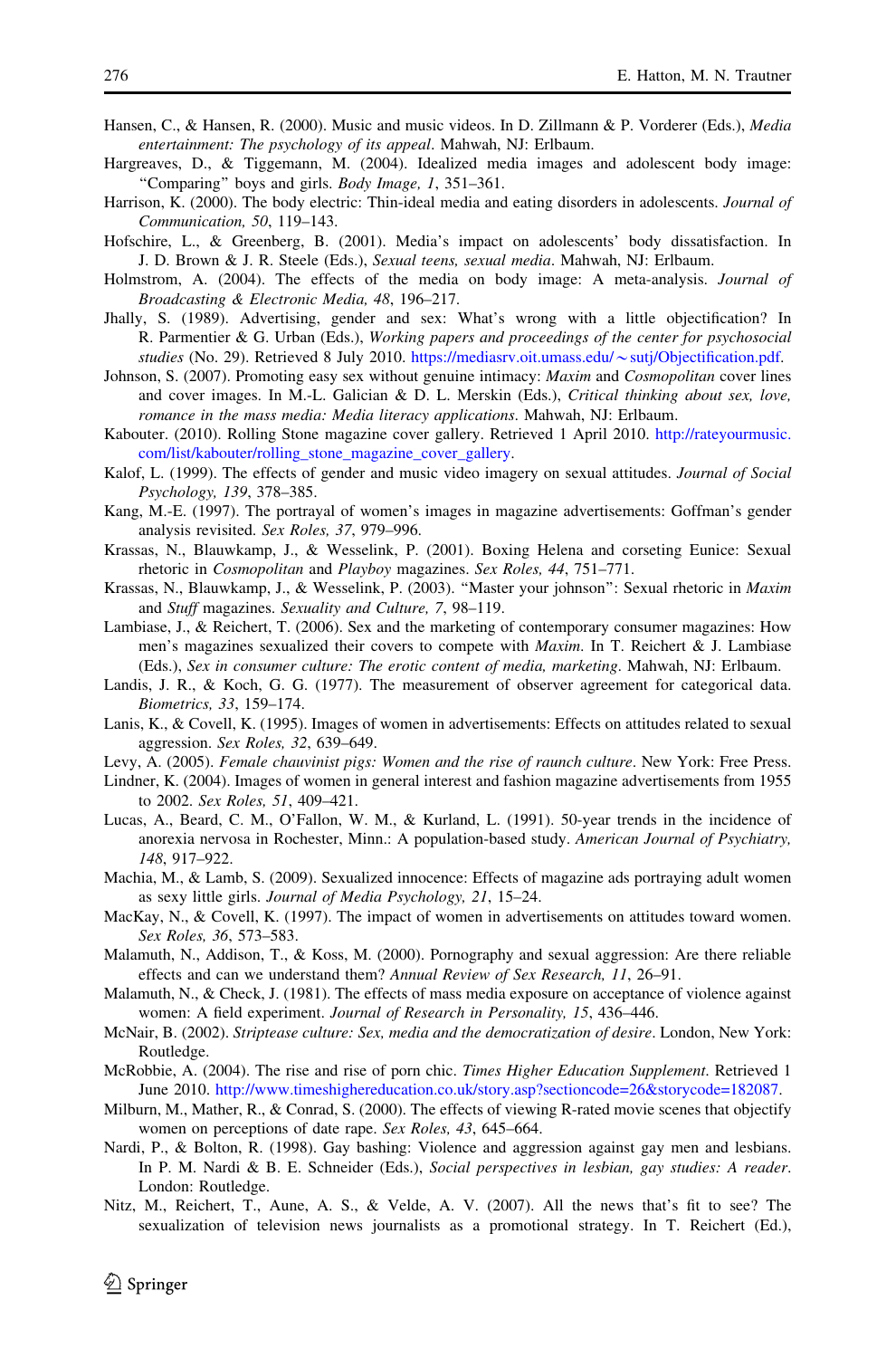<span id="page-21-0"></span>Investigating the use of sex in media promotion, advertising. Binghamton, NY: Best Business Books.

- Ohbuchi, K.-I., Ikeda, T., & Takeuchi, G. (1994). Effects of violent pornography upon viewers' rape myth beliefs: A study of Japanese males. Psychology, Crime, and the Law, 1, 71–81.
- Olfman, S. (Ed.). (2009). The sexualization of childhood. Westport, CT: Praeger.
- Paasonen, S., Nikunen, K., & Saarenmaa, L. (Eds.). (2007). Pornification: Sex and sexuality in media culture. Oxford: Berg.
- Paek, H.-J., & Nelson, M. (2007). A cross-cultural and cross-media comparison of female nudity in advertising. In T. Reichert (Ed.), Investigating the use of sex in media promotion, advertising. Binghamton, NY: Best Business Books.
- Pardun, C., L'Engle, K. L., & Brown, J. (2005). Linking exposure to outcomes: Early adolescents' consumption of sexual content in six media. Mass Communication and Society, 8, 75–91.
- Paul, P. (2005). Pornified: How pornography is transforming our lives, our relationships, and families. New York: Times Books.
- Pope, H. Jr., Phillips, K., & Olivardia, R. (2000). The Adonis complex: The secret crisis of male body obsession. New York: Free Press.
- Reichert, T. (2003). The erotic history of advertising. Amherst, NY: Prometheus.
- Reichert, T., & Carpenter, C. (2004). An update on sex in magazine advertising: 1983 to 2003. Journalism & Mass Communications Quarterly, 81, 823–837.
- Reichert, T., Lambiase, J., Morgan, S., Carstarphen, M., & Zavoina, S. (1999). Cheesecake and beefcake: No matter how you slice it, sexual explicitness in advertising continues to increase. Journalism  $\&$ Mass Communication Quarterly, 76, 7–20.
- Roberts, T.-A., & Gettman, J. (2004). Mere exposure: Gender differences in the negative effects of priming a state of self-objectification. Sex Roles, 51, 17–27.
- Rohlinger, D. (2002). Eroticizing men: Cultural influences on advertising and male objectification. Sex Roles, 46, 61–74.
- Rolling Stone. (2006). 1,000 covers: A history of the most influential magazine in pop culture. New York: Abrams.
- Rush, E., & La Nauze, A. (2006). Corporate paedophilia: Sexualisation of children in Australia. Canberra: The Australia Institute.
- Schwarz, N., & Kurz, E. (1989). What's in a picture? The impact of face-ism on trait attribution. European Journal of Social Psychology, 19, 311–316.
- Soley, L., & Kurzbard, G. (1986). Sex in advertising: A comparison of 1964 and 1984 magazine advertisements. Journal of Advertising, 15, 46–64.
- Soley, L., & Reid, L. (1988). Taking it off: Are models in magazine ads wearing less? Journalism Quarterly, 65, 960–966.
- Stice, E., Schupak-Neuberg, E., Shaw, H., & Stein, R. (1994). Relation of media exposure to eating disorder symptomatology: An examination of mediating mechanisms. Journal of Abnormal Psychology, 103, 836–840.
- Taylor, E., & Sharkey, L. (2003). Em & Lo's sex myths: Women's bodies are sexier. The Guardian (22 March). Retrieved 20 December 2010. [http://www.guardian.co.uk/lifeandstyle/2003/mar/22/](http://www.guardian.co.uk/lifeandstyle/2003/mar/22/weekend.emmataylor) [weekend.emmataylor.](http://www.guardian.co.uk/lifeandstyle/2003/mar/22/weekend.emmataylor)
- Thompson, M. (2000). Gender in magazine advertising: Skin sells best. Clothing and Textiles Research Journal, 18, 178–181.
- Tiggeman, M., & Slater, A. (2001). A test of objectification theory in former dancers and non-dancers. Psychology of Women Quarterly, 2, 57–64.
- Turner, S., Hamilton, H., Jacobs, M., Angood, L., & Dwyer, D. H. (1997). The influence of fashion magazines on the body image satisfaction of college women: An exploratory analysis. Adolescence, 32, 603–614.
- Umiker-Sebeok, J. (1996). Power and construction of gendered spaces. International Review of Sociology, 6, 389–404.
- Villani, S. (2001). Impact of media on children and adolescents: A 10-year review of the research. Journal of the American Academy of Child and Adolescent Psychiatry, 40, 392–401.
- Ward, L. M. (2002). Does television exposure affect emerging adults' attitudes and assumptions about sexual relationships? Correlational and experimental confirmation. Journal of Youth & Adolescence, 31, 1–15.
- Ward, L., Monique, E., & Hansbrough, E. W. (2005). Contributions of music video exposure to black adolescents' gender and sexual schemas. Journal of Adolescent Research, 20, 143–166.